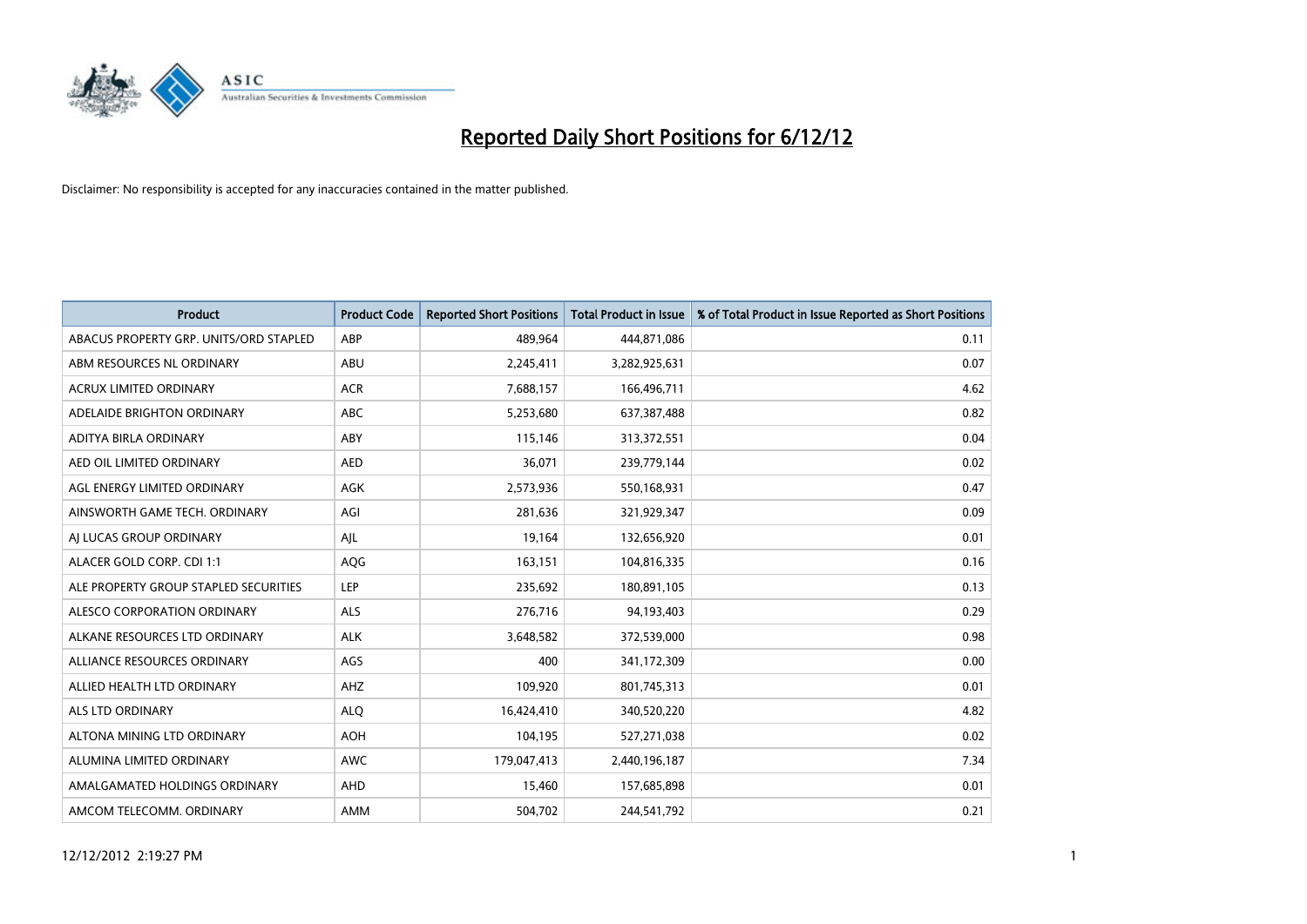

| <b>Product</b>                          | <b>Product Code</b> | <b>Reported Short Positions</b> | <b>Total Product in Issue</b> | % of Total Product in Issue Reported as Short Positions |
|-----------------------------------------|---------------------|---------------------------------|-------------------------------|---------------------------------------------------------|
| AMCOR LIMITED ORDINARY                  | <b>AMC</b>          | 2,459,540                       | 1,206,684,923                 | 0.20                                                    |
| AMP LIMITED ORDINARY                    | AMP                 | 7,915,884                       | 2,930,423,546                 | 0.27                                                    |
| AMPELLA MINING ORDINARY                 | <b>AMX</b>          | 4,045,268                       | 247,500,493                   | 1.63                                                    |
| ANGLOGOLD ASHANTI CDI 5:1               | AGG                 | 500                             | 89,207,765                    | 0.00                                                    |
| ANSELL LIMITED ORDINARY                 | <b>ANN</b>          | 3,947,292                       | 130,768,652                   | 3.02                                                    |
| ANTARES ENERGY LTD ORDINARY             | <b>AZZ</b>          | 539,059                         | 257,000,000                   | 0.21                                                    |
| ANZ BANKING GRP LTD ORDINARY            | <b>ANZ</b>          | 10,865,218                      | 2,718,596,903                 | 0.40                                                    |
| APA GROUP STAPLED SECURITIES            | <b>APA</b>          | 8,845,472                       | 823,008,959                   | 1.07                                                    |
| APN NEWS & MEDIA ORDINARY               | <b>APN</b>          | 13,036,686                      | 661,526,586                   | 1.97                                                    |
| AQUARIUS PLATINUM. ORDINARY             | <b>AOP</b>          | 14,679,144                      | 486,851,336                   | 3.02                                                    |
| AQUILA RESOURCES ORDINARY               | <b>AQA</b>          | 9,274,060                       | 411,804,442                   | 2.25                                                    |
| ARAFURA RESOURCE LTD ORDINARY           | <b>ARU</b>          | 4,106,561                       | 441,270,644                   | 0.93                                                    |
| ARB CORPORATION ORDINARY                | <b>ARP</b>          | 84,993                          | 72,481,302                    | 0.12                                                    |
| ARDENT LEISURE GROUP STAPLED SECURITIES | AAD                 | 459,300                         | 397,774,513                   | 0.12                                                    |
| ARISTOCRAT LEISURE ORDINARY             | <b>ALL</b>          | 14,778,323                      | 551,418,047                   | 2.68                                                    |
| ARRIUM LTD ORDINARY                     | ARI                 | 7,969,970                       | 1,351,527,328                 | 0.59                                                    |
| ASCIANO LIMITED ORDINARY                | <b>AIO</b>          | 3,180,903                       | 975,385,664                   | 0.33                                                    |
| ASG GROUP LIMITED ORDINARY              | <b>ASZ</b>          | 1,288,080                       | 206,720,839                   | 0.62                                                    |
| ASPEN GROUP ORD/UNITS STAPLED           | <b>APZ</b>          | 252,502                         | 1,197,188,521                 | 0.02                                                    |
| ASPIRE MINING LTD ORDINARY              | <b>AKM</b>          | 42,061                          | 620,594,556                   | 0.01                                                    |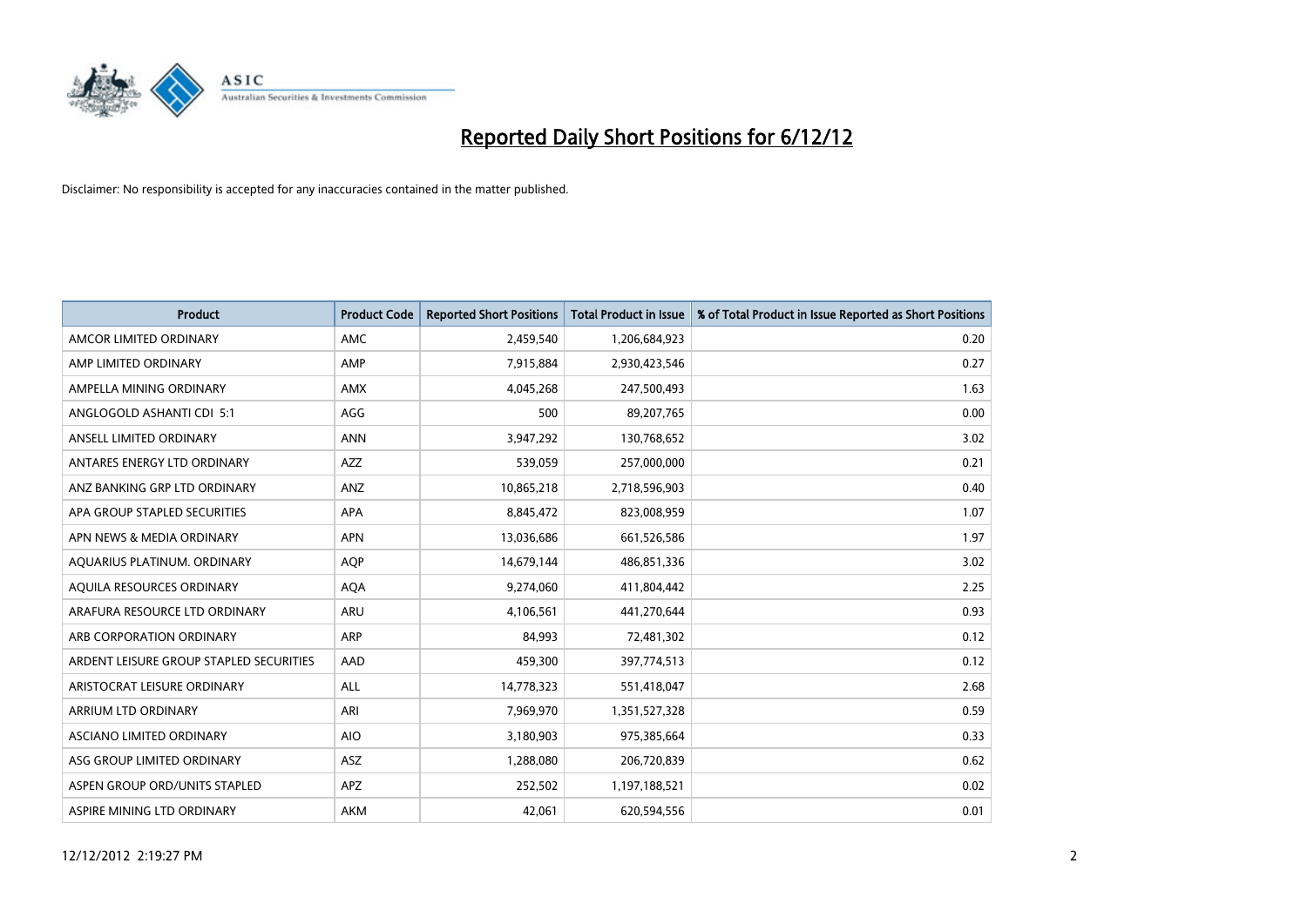

| <b>Product</b>                          | <b>Product Code</b> | <b>Reported Short Positions</b> | <b>Total Product in Issue</b> | % of Total Product in Issue Reported as Short Positions |
|-----------------------------------------|---------------------|---------------------------------|-------------------------------|---------------------------------------------------------|
| ASTRO JAP PROP GROUP STAPLED SECURITIES | AJA                 | 1,596                           | 58,445,002                    | 0.00                                                    |
| ASX LIMITED ORDINARY                    | <b>ASX</b>          | 3,593,126                       | 175,136,729                   | 2.05                                                    |
| ATLAS IRON LIMITED ORDINARY             | <b>AGO</b>          | 11,400,278                      | 904,805,993                   | 1.26                                                    |
| AURIZON HOLDINGS LTD ORDINARY           | <b>AZI</b>          | 15,397,530                      | 2,137,284,503                 | 0.72                                                    |
| <b>AURORA OIL &amp; GAS ORDINARY</b>    | <b>AUT</b>          | 5,903,976                       | 447,885,778                   | 1.32                                                    |
| <b>AUSDRILL LIMITED ORDINARY</b>        | <b>ASL</b>          | 5,922,259                       | 309,351,962                   | 1.91                                                    |
| AUSENCO LIMITED ORDINARY                | AAX                 | 932,902                         | 123,872,665                   | 0.75                                                    |
| AUSTAL LIMITED ORDINARY                 | ASB                 | 2,208,557                       | 319,876,994                   | 0.69                                                    |
| AUSTIN ENGINEERING ORDINARY             | <b>ANG</b>          | 475,615                         | 72,314,403                    | 0.66                                                    |
| AUSTRALAND PROPERTY STAPLED SECURITY    | <b>ALZ</b>          | 571,420                         | 576,846,597                   | 0.10                                                    |
| AUSTRALIAN AGRICULT. ORDINARY           | AAC                 | 652,525                         | 312,905,085                   | 0.21                                                    |
| AUSTRALIAN INFRASTR, UNITS/ORDINARY     | <b>AIX</b>          | 791,999                         | 620,733,944                   | 0.13                                                    |
| AUSTRALIAN PHARM. ORDINARY              | API                 | 313,340                         | 488,115,883                   | 0.06                                                    |
| AVANCO RESOURCES LTD ORDINARY           | AVB                 | 173,077                         | 1,113,993,968                 | 0.02                                                    |
| AVIENNINGS LIMITED ORDINARY             | AVI                 | 175,000                         | 274,588,694                   | 0.06                                                    |
| AWE LIMITED ORDINARY                    | <b>AWE</b>          | 4,144,638                       | 522,116,985                   | 0.79                                                    |
| AZIMUTH RES LTD ORDINARY                | <b>AZH</b>          | 1,250,051                       | 422,364,886                   | 0.30                                                    |
| BANDANNA ENERGY ORDINARY                | <b>BND</b>          | 14,620,496                      | 528,481,199                   | 2.77                                                    |
| BANK OF OUEENSLAND, ORDINARY            | <b>BOQ</b>          | 8,266,617                       | 308,797,224                   | 2.68                                                    |
| <b>BASE RES LIMITED ORDINARY</b>        | <b>BSE</b>          | 466.341                         | 560,440,029                   | 0.08                                                    |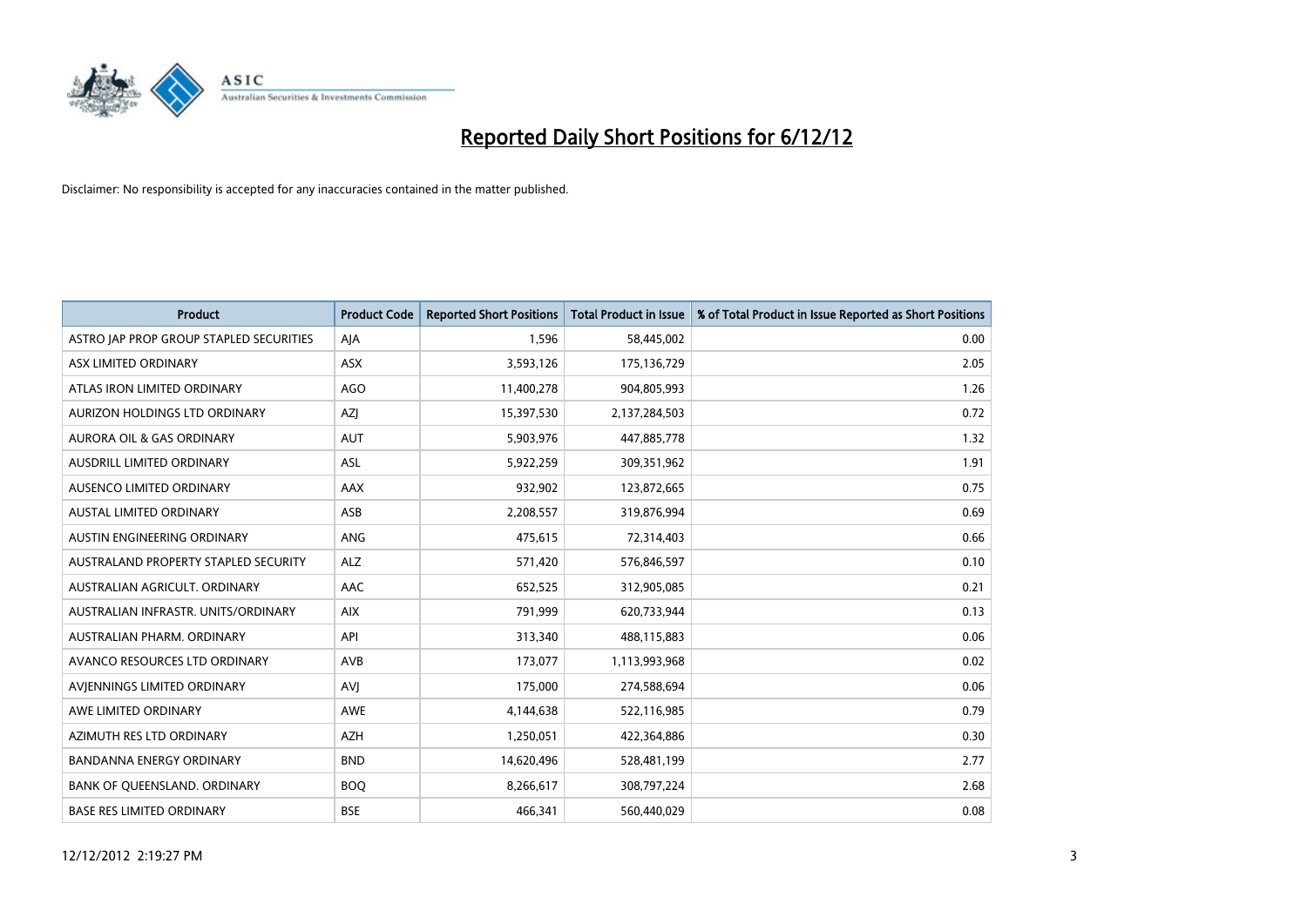

| <b>Product</b>                       | <b>Product Code</b> | <b>Reported Short Positions</b> | <b>Total Product in Issue</b> | % of Total Product in Issue Reported as Short Positions |
|--------------------------------------|---------------------|---------------------------------|-------------------------------|---------------------------------------------------------|
| <b>BATHURST RESOURCES ORDINARY</b>   | <b>BTU</b>          | 41,740,137                      | 697,247,997                   | 5.99                                                    |
| BC IRON LIMITED ORDINARY             | <b>BCI</b>          | 160,040                         | 103,861,000                   | 0.15                                                    |
| <b>BEACH ENERGY LIMITED ORDINARY</b> | <b>BPT</b>          | 18,410,062                      | 1,263,677,572                 | 1.46                                                    |
| BEADELL RESOURCE LTD ORDINARY        | <b>BDR</b>          | 12,349,619                      | 742,204,752                   | 1.66                                                    |
| BENDIGO AND ADELAIDE ORDINARY        | <b>BEN</b>          | 9,221,787                       | 402,290,277                   | 2.29                                                    |
| BERKELEY RESOURCES ORDINARY          | <b>BKY</b>          | 179,585                         | 179,393,273                   | 0.10                                                    |
| BETASHARES ASX FIN ETF UNITS         | <b>OFN</b>          | 5,000                           | 3,412,501                     | 0.15                                                    |
| <b>BHP BILLITON LIMITED ORDINARY</b> | <b>BHP</b>          | 6,939,205                       | 3,211,691,105                 | 0.22                                                    |
| <b>BILLABONG ORDINARY</b>            | <b>BBG</b>          | 4,563,946                       | 478,944,292                   | 0.95                                                    |
| <b>BLACKTHORN RESOURCES ORDINARY</b> | <b>BTR</b>          | 257,679                         | 164,285,950                   | 0.16                                                    |
| <b>BLUESCOPE STEEL LTD ORDINARY</b>  | <b>BSL</b>          | 6,226,606                       | 3,349,185,247                 | 0.19                                                    |
| <b>BOART LONGYEAR ORDINARY</b>       | <b>BLY</b>          | 6,854,666                       | 461,163,412                   | 1.49                                                    |
| <b>BOOM LOGISTICS ORDINARY</b>       | <b>BOL</b>          | 86,315                          | 468,663,585                   | 0.02                                                    |
| <b>BORAL LIMITED, ORDINARY</b>       | <b>BLD</b>          | 49,958,009                      | 766,235,816                   | 6.52                                                    |
| <b>BOUGAINVILLE COPPER ORDINARY</b>  | <b>BOC</b>          | 1                               | 401,062,500                   | 0.00                                                    |
| <b>BRADKEN LIMITED ORDINARY</b>      | <b>BKN</b>          | 11,704,322                      | 169,240,662                   | 6.92                                                    |
| <b>BRAMBLES LIMITED ORDINARY</b>     | <b>BXB</b>          | 3,767,611                       | 1,556,354,620                 | 0.24                                                    |
| BREVILLE GROUP LTD ORDINARY          | <b>BRG</b>          | 757,576                         | 130,095,322                   | 0.58                                                    |
| <b>BRICKWORKS LIMITED ORDINARY</b>   | <b>BKW</b>          | 64,956                          | 147,818,132                   | 0.04                                                    |
| BROCKMAN MINING LTD ORDINARY         | <b>BCK</b>          | 91,872                          | 7.224.094.327                 | 0.00                                                    |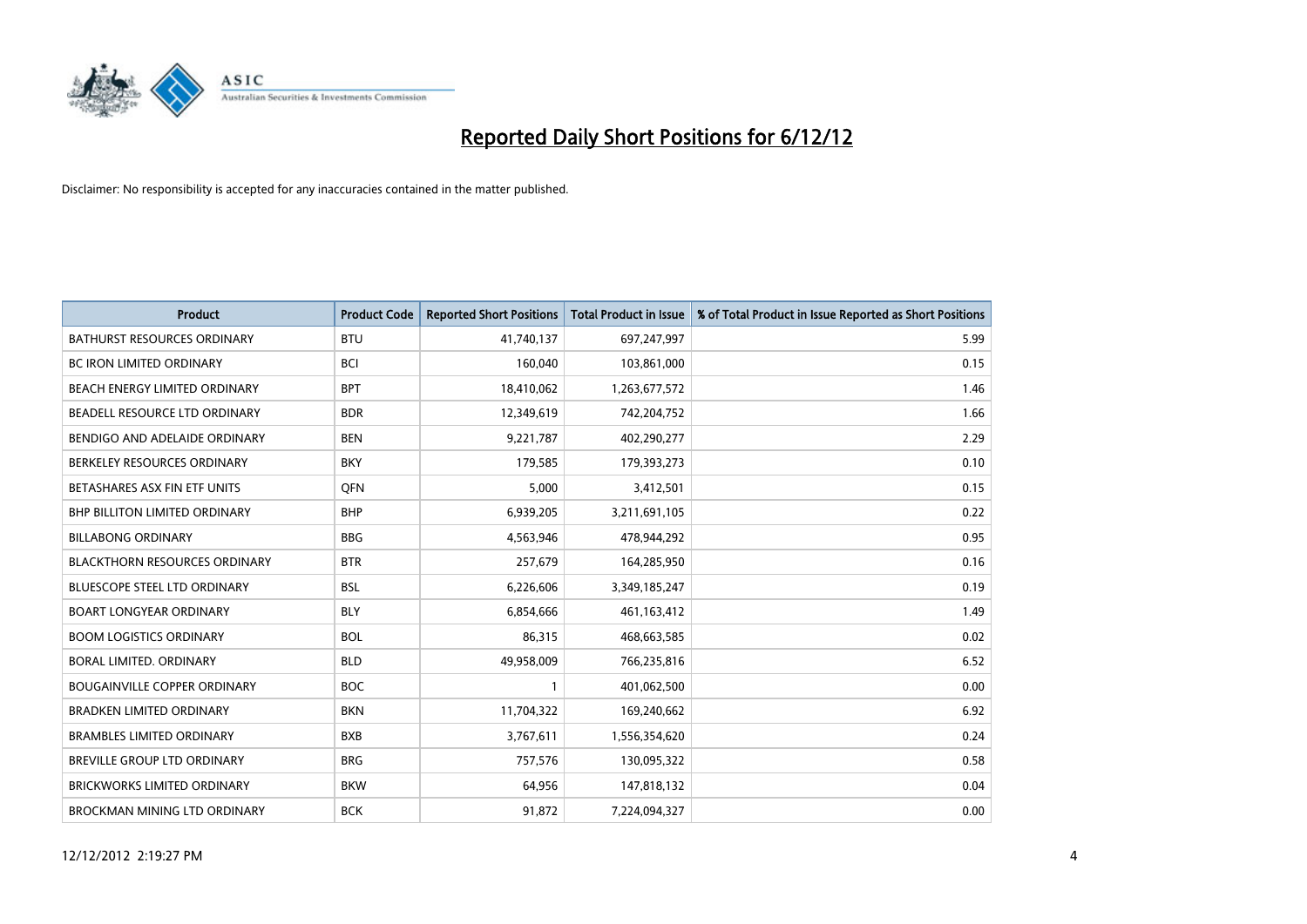

| <b>Product</b>                           | <b>Product Code</b> | <b>Reported Short Positions</b> | <b>Total Product in Issue</b> | % of Total Product in Issue Reported as Short Positions |
|------------------------------------------|---------------------|---------------------------------|-------------------------------|---------------------------------------------------------|
| BT INVESTMENT MNGMNT ORDINARY            | <b>BTT</b>          | 38.708                          | 268,989,279                   | 0.01                                                    |
| <b>BURU ENERGY ORDINARY</b>              | <b>BRU</b>          | 10,532,979                      | 266,312,599                   | 3.96                                                    |
| <b>BWP TRUST ORDINARY UNITS</b>          | <b>BWP</b>          | 3,011,092                       | 533,645,790                   | 0.56                                                    |
| CABCHARGE AUSTRALIA ORDINARY             | CAB                 | 1,903,708                       | 120,430,683                   | 1.58                                                    |
| <b>CALIBRE GROUP LTD ORDINARY</b>        | <b>CGH</b>          | 513,535                         | 307,378,401                   | 0.17                                                    |
| CALTEX AUSTRALIA ORDINARY                | <b>CTX</b>          | 4,649,284                       | 270,000,000                   | 1.72                                                    |
| CAPE LAMBERT RES LTD ORDINARY            | <b>CFE</b>          | 760.160                         | 689,108,792                   | 0.11                                                    |
| CARABELLA RES LTD ORDINARY               | <b>CLR</b>          | 47,450                          | 133,642,797                   | 0.04                                                    |
| <b>CARBON ENERGY ORDINARY</b>            | <b>CNX</b>          | 48.071                          | 778,451,954                   | 0.01                                                    |
| <b>CARDNO LIMITED ORDINARY</b>           | <b>CDD</b>          | 5,962,842                       | 139,717,473                   | 4.27                                                    |
| <b>CARINDALE PROPERTY UNIT</b>           | <b>CDP</b>          | 8,000                           | 70,000,000                    | 0.01                                                    |
| CARNARVON PETROLEUM ORDINARY             | <b>CVN</b>          | 1,086,156                       | 937,257,700                   | 0.12                                                    |
| CARSALES.COM LTD ORDINARY                | <b>CRZ</b>          | 8,637,303                       | 235,760,995                   | 3.66                                                    |
| <b>CASH CONVERTERS ORDINARY</b>          | CCV                 | 1,078,000                       | 385,361,025                   | 0.28                                                    |
| CEDAR WOODS PROP. ORDINARY               | <b>CWP</b>          | 4.350                           | 73,047,793                    | 0.01                                                    |
| CENTRO RETAIL AUST ORD/UNIT STAPLED SEC  | <b>CRF</b>          | 4,857,718                       | 1,427,391,696                 | 0.34                                                    |
| CERAMIC FUEL CELLS ORDINARY              | <b>CFU</b>          | 392                             | 1,559,231,320                 | 0.00                                                    |
| CFS RETAIL TRUST GRP STAPLED SECURITIES  | <b>CFX</b>          | 35,321,090                      | 2,828,495,659                 | 1.25                                                    |
| <b>CGA MINING LIMITED ORDINARY</b>       | CGX                 | 450.000                         | 337,892,393                   | 0.13                                                    |
| <b>CHALLENGER DIV.PRO. STAPLED UNITS</b> | <b>CDI</b>          | 51,948                          | 214,101,013                   | 0.02                                                    |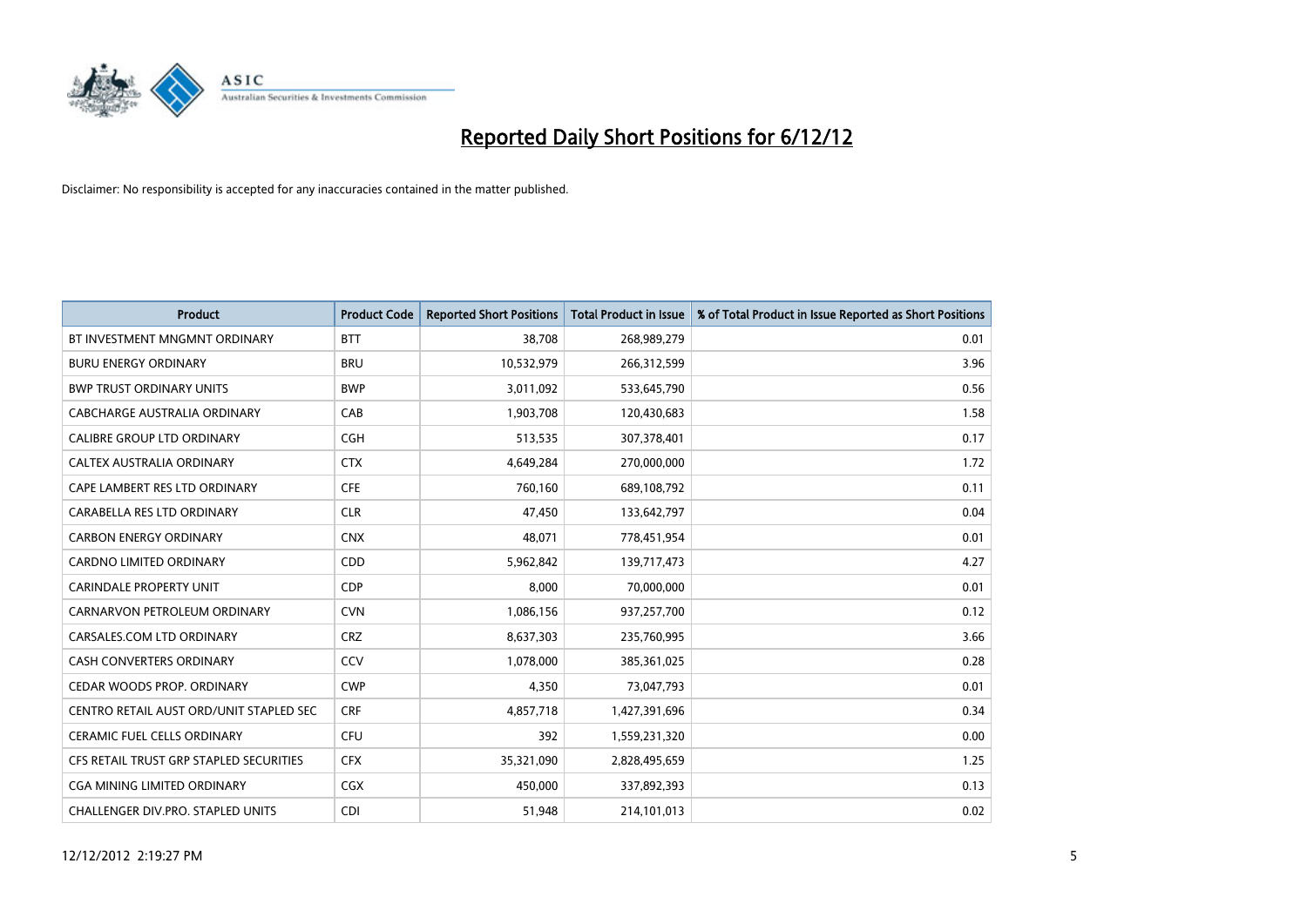

| <b>Product</b>                          | <b>Product Code</b> | <b>Reported Short Positions</b> | <b>Total Product in Issue</b> | % of Total Product in Issue Reported as Short Positions |
|-----------------------------------------|---------------------|---------------------------------|-------------------------------|---------------------------------------------------------|
| <b>CHALLENGER LIMITED ORDINARY</b>      | <b>CGF</b>          | 6,878,166                       | 544,652,710                   | 1.26                                                    |
| CHARTER HALL GROUP STAPLED US PROHIBIT. | <b>CHC</b>          | 413,067                         | 298,730,356                   | 0.14                                                    |
| <b>CHARTER HALL RETAIL UNITS</b>        | <b>COR</b>          | 718,831                         | 334,098,571                   | 0.22                                                    |
| <b>CHORUS LIMITED ORDINARY</b>          | <b>CNU</b>          | 983,281                         | 385,082,123                   | 0.26                                                    |
| CITIGOLD CORP LTD ORDINARY              | <b>CTO</b>          | 1,363,288                       | 1,238,622,051                 | 0.11                                                    |
| <b>CLOUGH LIMITED ORDINARY</b>          | <b>CLO</b>          | 151,857                         | 775,259,839                   | 0.02                                                    |
| <b>CNPR GRP UNITS/ORD STAPLED</b>       | <b>CNP</b>          | 2,537                           | 972,414,514                   | 0.00                                                    |
| COAL OF AFRICA LTD ORDINARY             | <b>CZA</b>          | 67,650                          | 800,951,034                   | 0.01                                                    |
| <b>COALSPUR MINES LTD ORDINARY</b>      | <b>CPL</b>          | 14,256,960                      | 620,729,899                   | 2.30                                                    |
| COCA-COLA AMATIL ORDINARY               | <b>CCL</b>          | 4,093,067                       | 762,133,414                   | 0.54                                                    |
| COCHLEAR LIMITED ORDINARY               | <b>COH</b>          | 4,954,189                       | 57,026,689                    | 8.69                                                    |
| <b>COCKATOO COAL ORDINARY</b>           | <b>COK</b>          | 17,002,814                      | 1,016,746,908                 | 1.67                                                    |
| CODAN LIMITED ORDINARY                  | <b>CDA</b>          | 50,012                          | 176,862,573                   | 0.03                                                    |
| <b>COLLINS FOODS LTD ORDINARY</b>       | <b>CKF</b>          | 320,971                         | 93,000,003                    | 0.35                                                    |
| COMMONWEALTH BANK, ORDINARY             | <b>CBA</b>          | 15,428,072                      | 1,609,180,841                 | 0.96                                                    |
| <b>COMMONWEALTH PROP ORDINARY UNITS</b> | <b>CPA</b>          | 14,740,945                      | 2,347,003,413                 | 0.63                                                    |
| <b>COMPASS RESOURCES ORDINARY</b>       | <b>CMR</b>          | 7,472                           | 1,403,744,100                 | 0.00                                                    |
| COMPUTERSHARE LTD ORDINARY              | <b>CPU</b>          | 10,841,128                      | 555,664,059                   | 1.95                                                    |
| CONTINENTAL COAL LTD ORDINARY           | <b>CCC</b>          | 983                             | 473,061,772                   | 0.00                                                    |
| COOPER ENERGY LTD ORDINARY              | <b>COE</b>          | 287,567                         | 328,694,257                   | 0.09                                                    |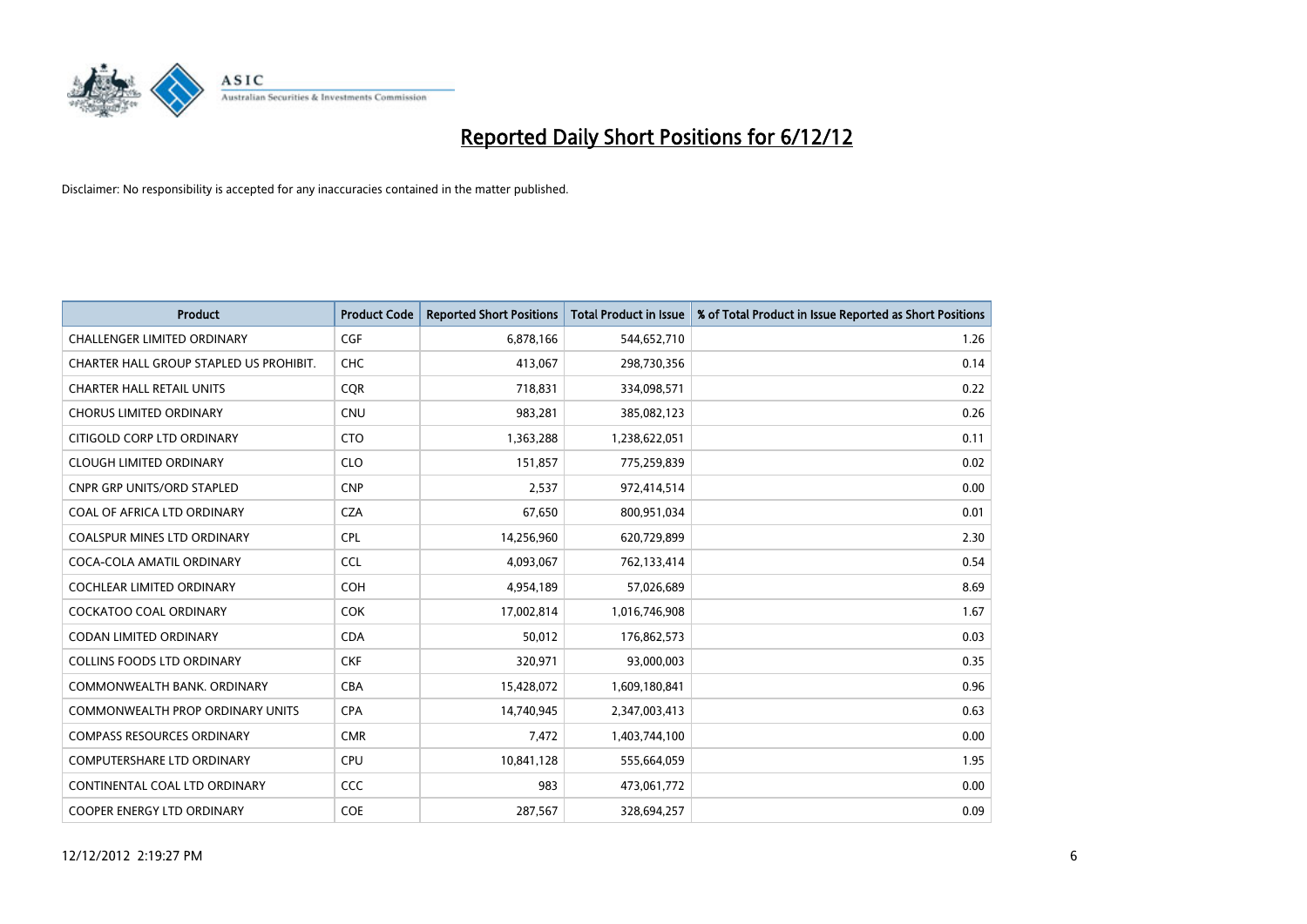

| <b>Product</b>                          | <b>Product Code</b> | <b>Reported Short Positions</b> | <b>Total Product in Issue</b> | % of Total Product in Issue Reported as Short Positions |
|-----------------------------------------|---------------------|---------------------------------|-------------------------------|---------------------------------------------------------|
| <b>CORP TRAVEL LIMITED ORDINARY</b>     | <b>CTD</b>          | 134,863                         | 74,971,020                    | 0.18                                                    |
| <b>CREDIT CORP GROUP ORDINARY</b>       | <b>CCP</b>          | 43,261                          | 45,932,899                    | 0.09                                                    |
| <b>CROMWELL PROP STAPLED SECURITIES</b> | <b>CMW</b>          | 106,278                         | 1,225,539,033                 | 0.01                                                    |
| <b>CROWN LIMITED ORDINARY</b>           | <b>CWN</b>          | 4,248,094                       | 728,394,185                   | 0.58                                                    |
| <b>CSG LIMITED ORDINARY</b>             | CSV                 | 516,863                         | 282,567,499                   | 0.18                                                    |
| <b>CSL LIMITED ORDINARY</b>             | <b>CSL</b>          | 2,715,945                       | 501,620,777                   | 0.54                                                    |
| <b>CSR LIMITED ORDINARY</b>             | <b>CSR</b>          | 41,522,192                      | 506,000,315                   | 8.21                                                    |
| <b>CUDECO LIMITED ORDINARY</b>          | CDU                 | 5,783,585                       | 188,343,961                   | 3.07                                                    |
| DART ENERGY LTD ORDINARY                | <b>DTE</b>          | 15,384,176                      | 878,168,388                   | 1.75                                                    |
| DAVID JONES LIMITED ORDINARY            | <b>DIS</b>          | 45,880,315                      | 531,788,775                   | 8.63                                                    |
| <b>DECMIL GROUP LIMITED ORDINARY</b>    | <b>DCG</b>          | 1,237,702                       | 168,203,219                   | 0.74                                                    |
| DEVINE LIMITED ORDINARY                 | <b>DVN</b>          | 254,481                         | 158,730,556                   | 0.16                                                    |
| DEXUS PROPERTY GROUP STAPLED UNITS      | <b>DXS</b>          | 10,029,517                      | 4,839,024,176                 | 0.21                                                    |
| DISCOVERY METALS LTD ORDINARY           | <b>DML</b>          | 3,389,335                       | 486,986,451                   | 0.70                                                    |
| DOMINO PIZZA ENTERPR ORDINARY           | <b>DMP</b>          | 33,335                          | 70,192,674                    | 0.05                                                    |
| DORAY MINERALS LTD ORDINARY             | <b>DRM</b>          | 105,000                         | 139,200,101                   | 0.08                                                    |
| DOWNER EDI LIMITED ORDINARY             | <b>DOW</b>          | 10,339,952                      | 429,100,296                   | 2.41                                                    |
| DRILLSEARCH ENERGY ORDINARY             | <b>DLS</b>          | 2,542,782                       | 401,730,663                   | 0.63                                                    |
| DUET GROUP STAPLEDUSPROH.DEFSET         | <b>DUEDA</b>        | 3,839,988                       | 1,158,216,750                 | 0.33                                                    |
| DULUXGROUP LIMITED ORDINARY             | <b>DLX</b>          | 10,698,056                      | 368,984,902                   | 2.90                                                    |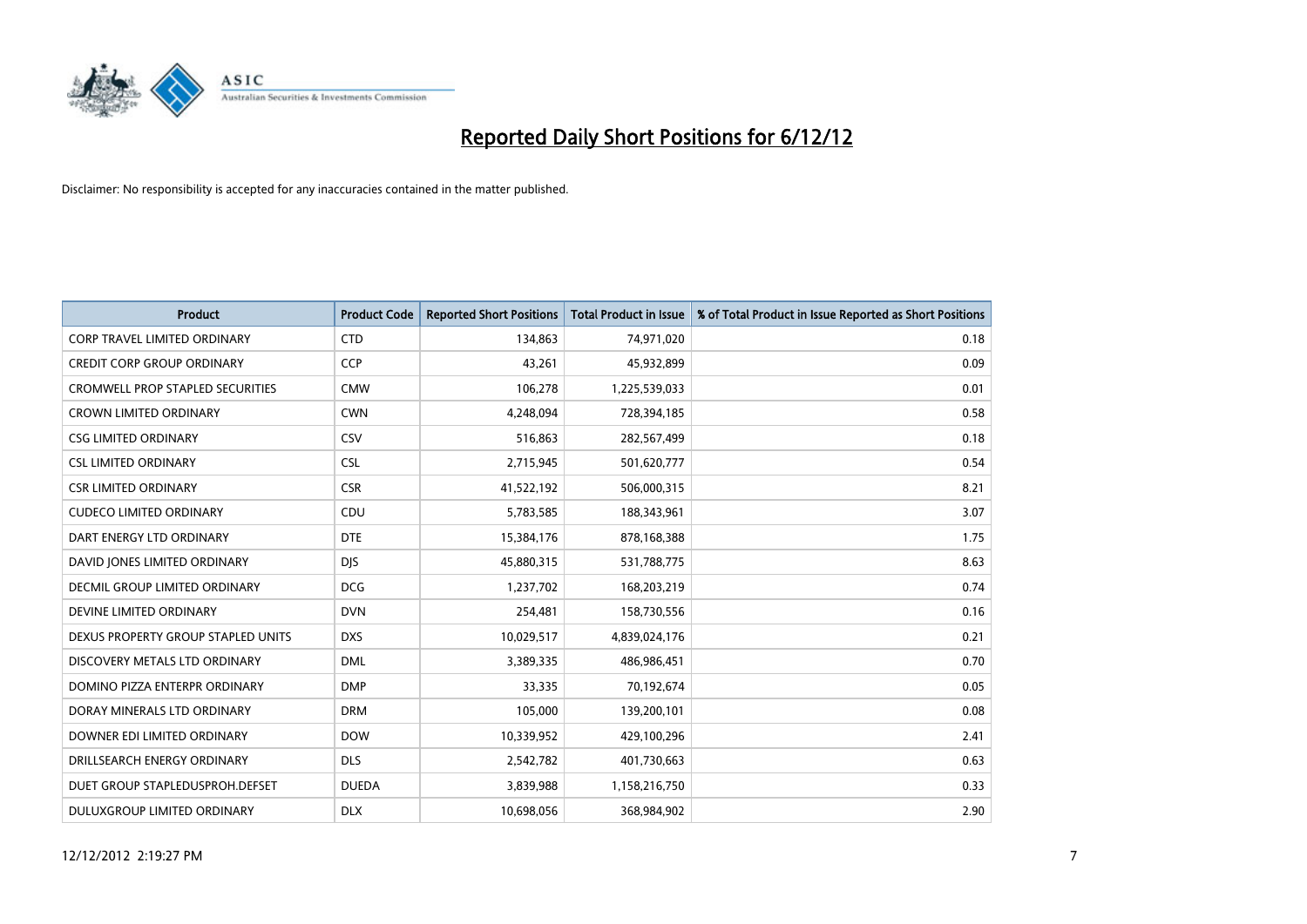

| <b>Product</b>                          | <b>Product Code</b> | <b>Reported Short Positions</b> | <b>Total Product in Issue</b> | % of Total Product in Issue Reported as Short Positions |
|-----------------------------------------|---------------------|---------------------------------|-------------------------------|---------------------------------------------------------|
| <b>DWS LTD ORDINARY</b>                 | <b>DWS</b>          | 4.072                           | 132,362,763                   | 0.00                                                    |
| ECHO ENTERTAINMENT ORDINARY             | <b>EGP</b>          | 8,954,007                       | 825,672,730                   | 1.08                                                    |
| <b>ELDERS LIMITED ORDINARY</b>          | <b>ELD</b>          | 19,303,661                      | 448,598,480                   | 4.30                                                    |
| ELEMENTAL MINERALS ORDINARY             | <b>ELM</b>          | 119,761                         | 280,156,422                   | 0.04                                                    |
| ELEMENTOS LIMITED ORDINARY              | <b>ELT</b>          | 16                              | 148,352,638                   | 0.00                                                    |
| <b>EMECO HOLDINGS ORDINARY</b>          | EHL                 | 8,610,251                       | 599,675,707                   | 1.44                                                    |
| <b>ENDEAVOUR MIN CORP CDI 1:1</b>       | <b>EVR</b>          | 205,297                         | 124, 161, 564                 | 0.17                                                    |
| <b>ENERGY RESOURCES ORDINARY 'A'</b>    | <b>ERA</b>          | 7,097,509                       | 517,725,062                   | 1.37                                                    |
| <b>ENERGY WORLD CORPOR. ORDINARY</b>    | <b>EWC</b>          | 23,083,634                      | 1,734,166,672                 | 1.33                                                    |
| <b>ENVESTRA LIMITED ORDINARY</b>        | <b>ENV</b>          | 12,779,924                      | 1,603,333,497                 | 0.80                                                    |
| EQUATORIAL RES LTD ORDINARY             | EQX                 | 134,735                         | 117,235,353                   | 0.11                                                    |
| EVOLUTION MINING LTD ORDINARY           | <b>EVN</b>          | 3,712,586                       | 708,092,989                   | 0.52                                                    |
| FAIRFAX MEDIA LTD ORDINARY              | <b>FXI</b>          | 279,879,140                     | 2,351,955,725                 | 11.90                                                   |
| <b>FAR LTD ORDINARY</b>                 | <b>FAR</b>          | 21,000,000                      | 2,499,846,742                 | 0.84                                                    |
| FKP PROPERTY GROUP STAPLED SEC. DEF SET | <b>FKPDA</b>        | 4,354,772                       | 321,573,770                   | 1.35                                                    |
| FLEETWOOD CORP ORDINARY                 | <b>FWD</b>          | 2,115,310                       | 60,033,258                    | 3.52                                                    |
| FLETCHER BUILDING ORDINARY              | <b>FBU</b>          | 6,897,044                       | 684,793,538                   | 1.01                                                    |
| FLEXIGROUP LIMITED ORDINARY             | <b>FXL</b>          | 265,977                         | 287,469,669                   | 0.09                                                    |
| FLIGHT CENTRE ORDINARY                  | <b>FLT</b>          | 12,512,927                      | 100,160,128                   | 12.49                                                   |
| FLINDERS MINES LTD ORDINARY             | <b>FMS</b>          | 1,710,391                       | 1,821,300,404                 | 0.09                                                    |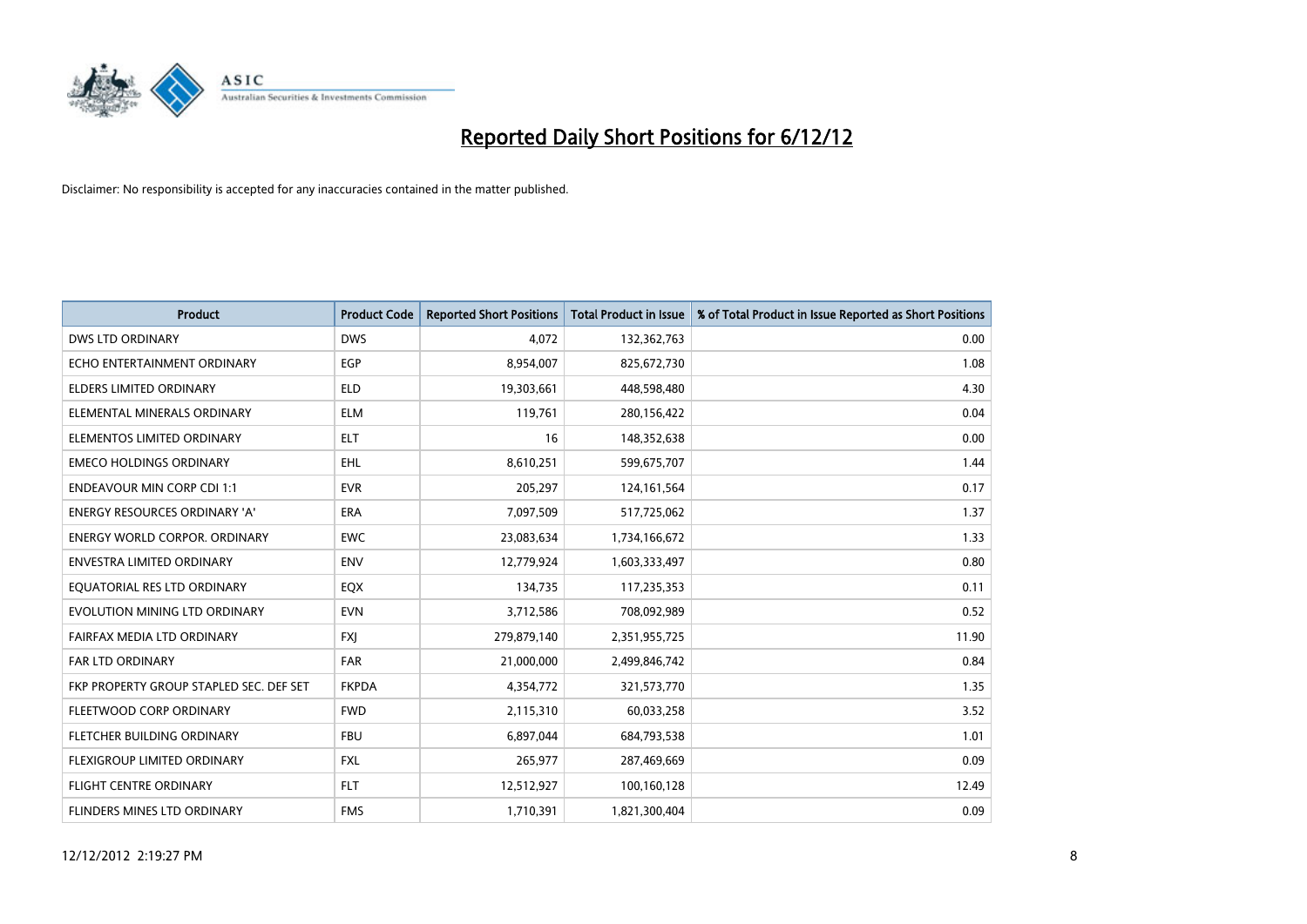

| <b>Product</b>                            | <b>Product Code</b> | <b>Reported Short Positions</b> | <b>Total Product in Issue</b> | % of Total Product in Issue Reported as Short Positions |
|-------------------------------------------|---------------------|---------------------------------|-------------------------------|---------------------------------------------------------|
| <b>FOCUS MINERALS LTD ORDINARY</b>        | <b>FML</b>          | 158,163                         | 4,320,773,701                 | 0.00                                                    |
| FORGE GROUP LIMITED ORDINARY              | FGE                 | 112,264                         | 86,169,014                    | 0.13                                                    |
| FORTESCUE METALS GRP ORDINARY             | <b>FMG</b>          | 193,676,387                     | 3,113,798,659                 | 6.22                                                    |
| <b>G.U.D. HOLDINGS ORDINARY</b>           | GUD                 | 1,377,826                       | 71,341,319                    | 1.93                                                    |
| <b>G8 EDUCATION LIMITED ORDINARY</b>      | <b>GEM</b>          | 107,680                         | 246,048,593                   | 0.04                                                    |
| <b>GALAXY RESOURCES ORDINARY</b>          | <b>GXY</b>          | 3,081,557                       | 536,359,341                   | 0.57                                                    |
| <b>GENETIC TECHNOLOGIES ORDINARY</b>      | <b>GTG</b>          | 908.100                         | 474,971,819                   | 0.19                                                    |
| <b>GEODYNAMICS LIMITED ORDINARY</b>       | GDY                 | 850                             | 406,452,608                   | 0.00                                                    |
| <b>GINDALBIE METALS LTD ORDINARY</b>      | <b>GBG</b>          | 49,368,236                      | 1,247,487,454                 | 3.96                                                    |
| <b>GOODMAN FIELDER, ORDINARY</b>          | GFF                 | 33,130,484                      | 1,955,559,207                 | 1.69                                                    |
| <b>GOODMAN GROUP STAPLED US PROHIBIT.</b> | <b>GMG</b>          | 14,224,170                      | 1,701,681,304                 | 0.84                                                    |
| <b>GPT GROUP STAPLED SEC.</b>             | <b>GPT</b>          | 6,676,602                       | 1,766,785,075                 | 0.38                                                    |
| <b>GRAINCORP LIMITED A CLASS ORDINARY</b> | <b>GNC</b>          | 1,456,791                       | 228,241,481                   | 0.64                                                    |
| <b>GRANGE RESOURCES, ORDINARY</b>         | <b>GRR</b>          | 2,035,328                       | 1,155,487,102                 | 0.18                                                    |
| <b>GREENLAND MIN EN LTD ORDINARY</b>      | GGG                 | 4,862,624                       | 567,912,409                   | 0.86                                                    |
| <b>GRYPHON MINERALS LTD ORDINARY</b>      | GRY                 | 16,833,691                      | 400,464,983                   | 4.20                                                    |
| <b>GUILDFORD COAL LTD ORDINARY</b>        | <b>GUF</b>          | 1,509,519                       | 521,046,899                   | 0.29                                                    |
| <b>GUNNS LIMITED ORDINARY</b>             | <b>GNS</b>          | 51,528,090                      | 848,401,559                   | 6.07                                                    |
| <b>GWA GROUP LTD ORDINARY</b>             | <b>GWA</b>          | 11,275,496                      | 304,706,899                   | 3.70                                                    |
| <b>HARVEY NORMAN ORDINARY</b>             | <b>HVN</b>          | 119,865,354                     | 1,062,316,784                 | 11.28                                                   |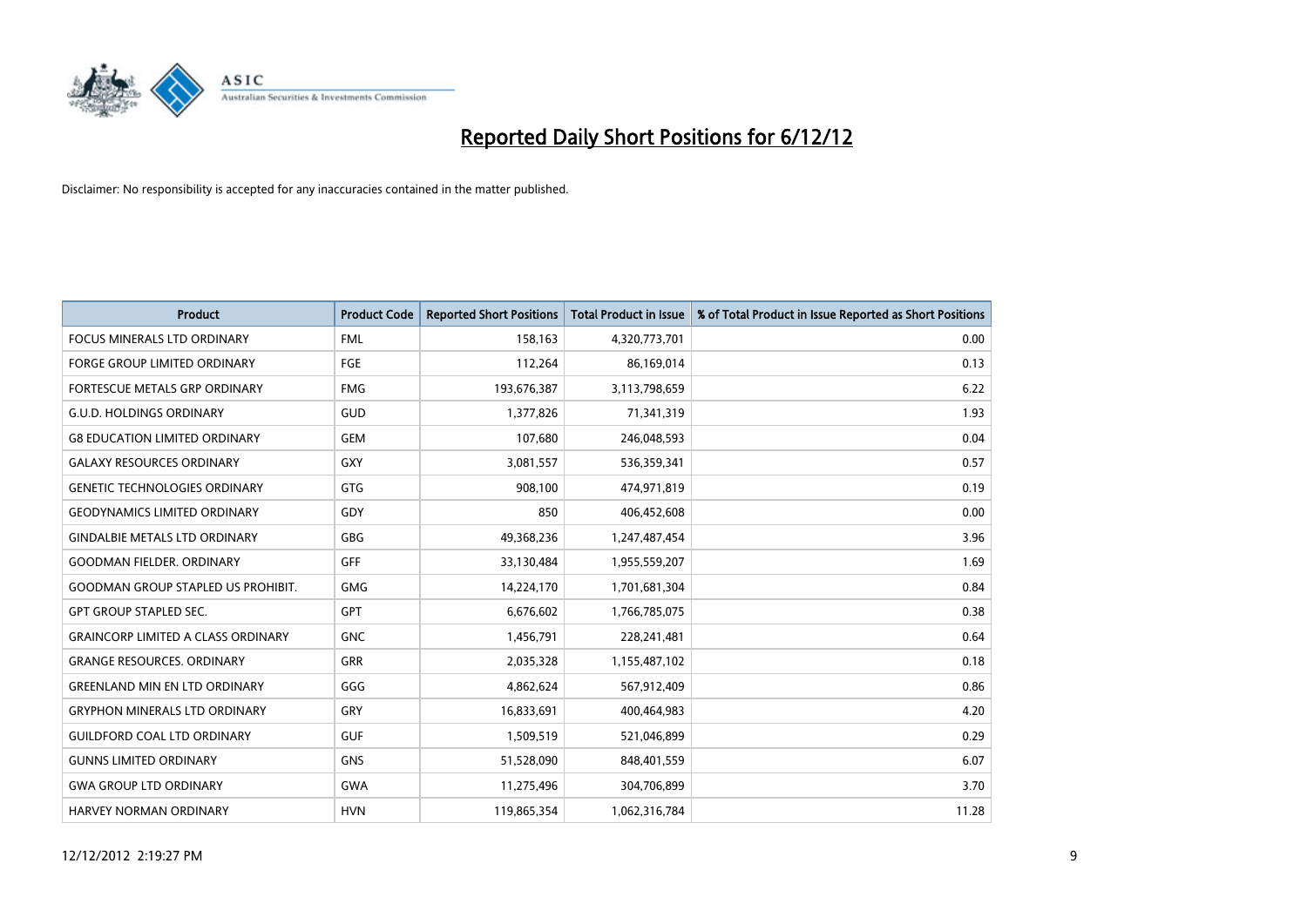

| <b>Product</b>                        | <b>Product Code</b> | <b>Reported Short Positions</b> | <b>Total Product in Issue</b> | % of Total Product in Issue Reported as Short Positions |
|---------------------------------------|---------------------|---------------------------------|-------------------------------|---------------------------------------------------------|
| HASTIE GROUP LIMITED ORDINARY         | <b>HST</b>          | 233,914                         | 137,353,504                   | 0.17                                                    |
| HASTINGS DIVERSIFIED STAPLED SECURITY | <b>HDF</b>          | 381,758                         | 560,324,158                   | 0.07                                                    |
| <b>HENDERSON GROUP CDI 1:1</b>        | <b>HGG</b>          | 2,810,816                       | 709,662,473                   | 0.40                                                    |
| HFA HOLDINGS LIMITED ORDINARY         | <b>HFA</b>          | 3,809                           | 117,332,831                   | 0.00                                                    |
| HILLGROVE RES LTD ORDINARY            | <b>HGO</b>          | 3,437,413                       | 1,022,760,221                 | 0.34                                                    |
| HILLS HOLDINGS LTD ORDINARY           | <b>HIL</b>          | 3,416,949                       | 246,500,444                   | 1.39                                                    |
| HORIZON OIL LIMITED ORDINARY          | <b>HZN</b>          | 36,446,918                      | 1,130,811,515                 | 3.22                                                    |
| HOT CHILI LTD ORDINARY                | <b>HCH</b>          | 63,501                          | 267,325,124                   | 0.02                                                    |
| ICON ENERGY LIMITED ORDINARY          | <b>ICN</b>          | 49,582                          | 514,755,940                   | 0.01                                                    |
| <b>IINET LIMITED ORDINARY</b>         | <b>IIN</b>          | 173,705                         | 161,238,847                   | 0.11                                                    |
| ILUKA RESOURCES ORDINARY              | ILU                 | 61,243,397                      | 418,700,517                   | 14.63                                                   |
| <b>IMDEX LIMITED ORDINARY</b>         | <b>IMD</b>          | 1,356,780                       | 210,473,188                   | 0.64                                                    |
| <b>INCITEC PIVOT ORDINARY</b>         | IPL                 | 6,623,069                       | 1,628,730,107                 | 0.41                                                    |
| <b>INDEPENDENCE GROUP ORDINARY</b>    | <b>IGO</b>          | 6,014,565                       | 232,882,535                   | 2.58                                                    |
| <b>INDOPHIL RESOURCES ORDINARY</b>    | <b>IRN</b>          | 620,436                         | 1,203,146,194                 | 0.05                                                    |
| INFIGEN ENERGY STAPLED SECURITIES     | <b>IFN</b>          | 3,435,111                       | 762,265,972                   | 0.45                                                    |
| ING PRIVATE EQUITY ORDINARY           | <b>IPE</b>          | 1,530                           | 136,571,202                   | 0.00                                                    |
| <b>INSURANCE AUSTRALIA ORDINARY</b>   | IAG                 | 5,406,508                       | 2,079,034,021                 | 0.26                                                    |
| <b>INTEGRA MINING LTD, ORDINARY</b>   | <b>IGR</b>          | 3,908,841                       | 934,440,899                   | 0.42                                                    |
| <b>INTREPID MINES ORDINARY</b>        | <b>IAU</b>          | 14,816,858                      | 555,352,556                   | 2.67                                                    |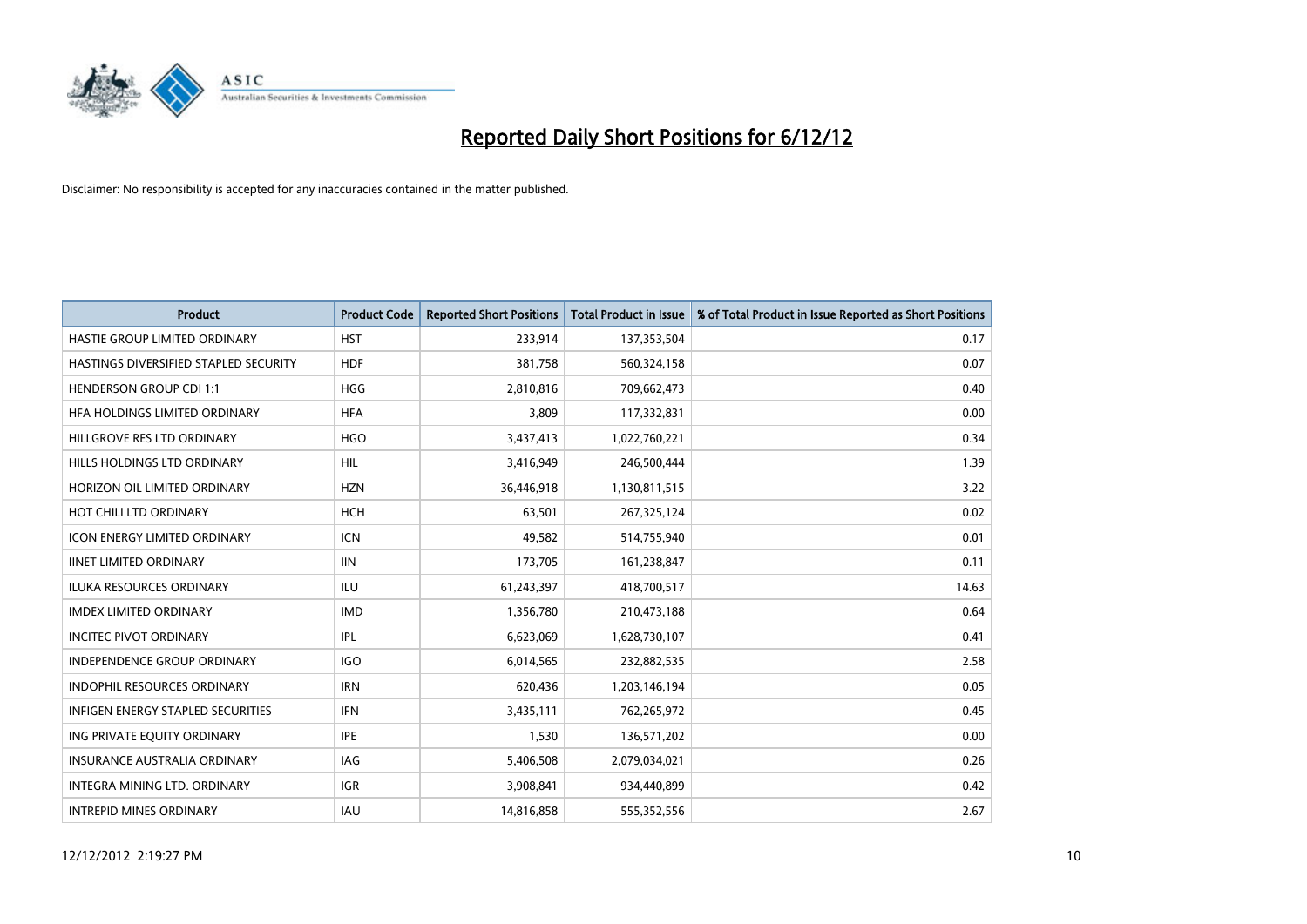

| <b>Product</b>                                  | <b>Product Code</b> | <b>Reported Short Positions</b> | <b>Total Product in Issue</b> | % of Total Product in Issue Reported as Short Positions |
|-------------------------------------------------|---------------------|---------------------------------|-------------------------------|---------------------------------------------------------|
| <b>INVESTA OFFICE FUND STAPLED SECURITIES</b>   | <b>IOF</b>          | 3,093,597                       | 614,047,458                   | 0.50                                                    |
| <b>INVOCARE LIMITED ORDINARY</b>                | IVC                 | 3,302,692                       | 110,030,298                   | 3.00                                                    |
| ION LIMITED ORDINARY                            | <b>ION</b>          | 164,453                         | 256,365,105                   | 0.06                                                    |
| <b>IOOF HOLDINGS LTD ORDINARY</b>               | IFL                 | 1,227,921                       | 229,794,395                   | 0.53                                                    |
| <b>IRESS LIMITED ORDINARY</b>                   | <b>IRE</b>          | 2,207,513                       | 128,620,231                   | 1.72                                                    |
| <b>IRON ORE HOLDINGS ORDINARY</b>               | <b>IOH</b>          | 39,352                          | 161,174,005                   | 0.02                                                    |
| ISHARES FTSE CHINA25 CDI 1:1                    | IZZ                 | 35,433                          | 128,250,000                   | 0.03                                                    |
| <b>IVANHOE AUSTRALIA ORDINARY</b>               | <b>IVA</b>          | 1,969,983                       | 711,659,939                   | 0.28                                                    |
| <b>JAMES HARDIE INDUST CHESS DEPOSITARY INT</b> | <b>IHX</b>          | 9,437,063                       | 440,165,218                   | 2.14                                                    |
| <b>IB HI-FI LIMITED ORDINARY</b>                | <b>IBH</b>          | 22,760,374                      | 98,850,643                    | 23.03                                                   |
| <b>JUPITER MINES ORDINARY</b>                   | <b>IMS</b>          | 35,258                          | 2,281,835,383                 | 0.00                                                    |
| KAGARA LTD ORDINARY                             | KZL                 | 3,001,465                       | 798,953,117                   | 0.38                                                    |
| KANGAROO RES LTD ORDINARY                       | <b>KRL</b>          | 191,687                         | 3,434,430,012                 | 0.01                                                    |
| KAROON GAS AUSTRALIA ORDINARY                   | <b>KAR</b>          | 418,929                         | 221,420,769                   | 0.19                                                    |
| KATHMANDU HOLD LTD ORDINARY                     | <b>KMD</b>          | 681,876                         | 200,165,940                   | 0.34                                                    |
| <b>KBL MINING LIMITED ORDINARY</b>              | <b>KBL</b>          | 1.820                           | 292,335,629                   | 0.00                                                    |
| <b>KENTOR GOLD LIMITED ORDINARY</b>             | KGL                 | 275                             | 140,040,563                   | 0.00                                                    |
| KINGSGATE CONSOLID. ORDINARY                    | <b>KCN</b>          | 8,049,279                       | 151,828,173                   | 5.30                                                    |
| KINGSROSE MINING LTD ORDINARY                   | <b>KRM</b>          | 114,143                         | 290,151,217                   | 0.04                                                    |
| LEIGHTON HOLDINGS ORDINARY                      | LEI                 | 9,674,422                       | 337, 164, 188                 | 2.87                                                    |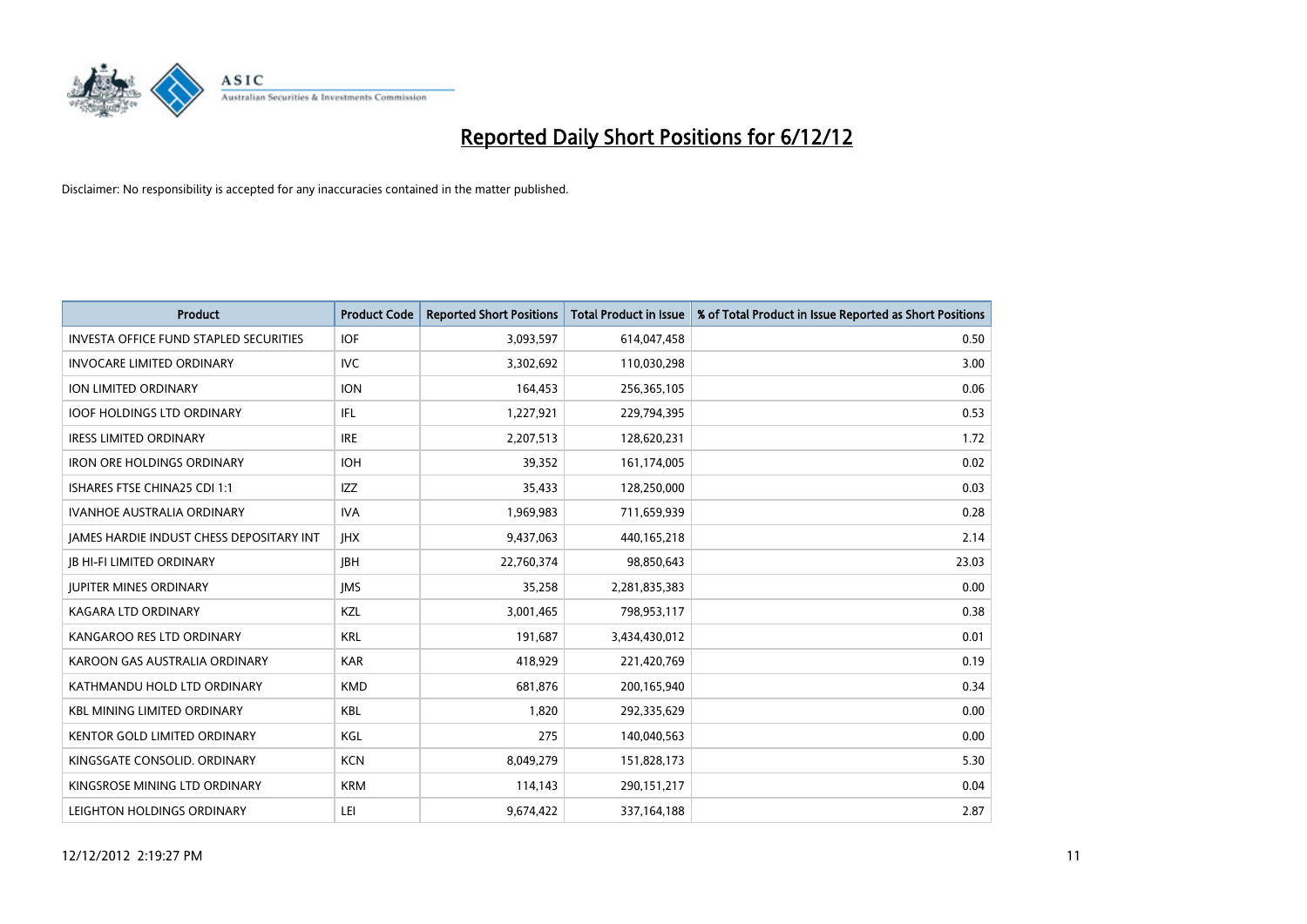

| <b>Product</b>                        | <b>Product Code</b> | <b>Reported Short Positions</b> | <b>Total Product in Issue</b> | % of Total Product in Issue Reported as Short Positions |
|---------------------------------------|---------------------|---------------------------------|-------------------------------|---------------------------------------------------------|
| LEND LEASE GROUP UNIT/ORD STAPLED     | <b>LLC</b>          | 4,388,154                       | 574,351,883                   | 0.76                                                    |
| LINC ENERGY LTD ORDINARY              | <b>LNC</b>          | 35,001,950                      | 504,487,631                   | 6.94                                                    |
| LIQUEFIED NATURAL ORDINARY            | <b>LNG</b>          | 272,800                         | 267,699,015                   | 0.10                                                    |
| LYCOPODIUM LIMITED ORDINARY           | LYL                 | 602                             | 38,755,103                    | 0.00                                                    |
| <b>LYNAS CORPORATION ORDINARY</b>     | <b>LYC</b>          | 165,434,211                     | 1,916,159,363                 | 8.63                                                    |
| M2 TELECOMMUNICATION ORDINARY         | <b>MTU</b>          | 6,049,440                       | 157,901,251                   | 3.83                                                    |
| <b>MACA LIMITED ORDINARY</b>          | <b>MLD</b>          | 209,234                         | 150,000,000                   | 0.14                                                    |
| <b>MACMAHON HOLDINGS ORDINARY</b>     | <b>MAH</b>          | 12,975,011                      | 757,017,561                   | 1.71                                                    |
| MACQ ATLAS ROADS GRP ORDINARY STAPLED | <b>MQA</b>          | 4,724,691                       | 478,531,436                   | 0.99                                                    |
| MACOUARIE GROUP LTD ORDINARY          | <b>MOG</b>          | 7,391,938                       | 339,173,329                   | 2.18                                                    |
| MARENGO MINING ORDINARY               | <b>MGO</b>          | 26,950                          | 1,137,720,551                 | 0.00                                                    |
| MATRIX C & E LTD ORDINARY             | <b>MCE</b>          | 3,931,470                       | 94,555,428                    | 4.16                                                    |
| MAVERICK DRILLING ORDINARY            | <b>MAD</b>          | 7,050,664                       | 452,726,751                   | 1.56                                                    |
| <b>MAXITRANS INDUSTRIES ORDINARY</b>  | <b>MXI</b>          | 29,203                          | 183,993,392                   | 0.02                                                    |
| MCMILLAN SHAKESPEARE ORDINARY         | <b>MMS</b>          | 609,660                         | 74,523,965                    | 0.82                                                    |
| MEDUSA MINING LTD ORDINARY            | <b>MML</b>          | 2,522,600                       | 188,903,911                   | 1.34                                                    |
| MELBOURNE IT LIMITED ORDINARY         | <b>MLB</b>          | 492,222                         | 82,451,363                    | 0.60                                                    |
| MEO AUSTRALIA LTD ORDINARY            | <b>MEO</b>          | 824,680                         | 627,264,587                   | 0.13                                                    |
| <b>MERMAID MARINE ORDINARY</b>        | <b>MRM</b>          | 1,565,076                       | 223,694,865                   | 0.70                                                    |
| MESOBLAST LIMITED ORDINARY            | <b>MSB</b>          | 8,462,591                       | 287,132,832                   | 2.95                                                    |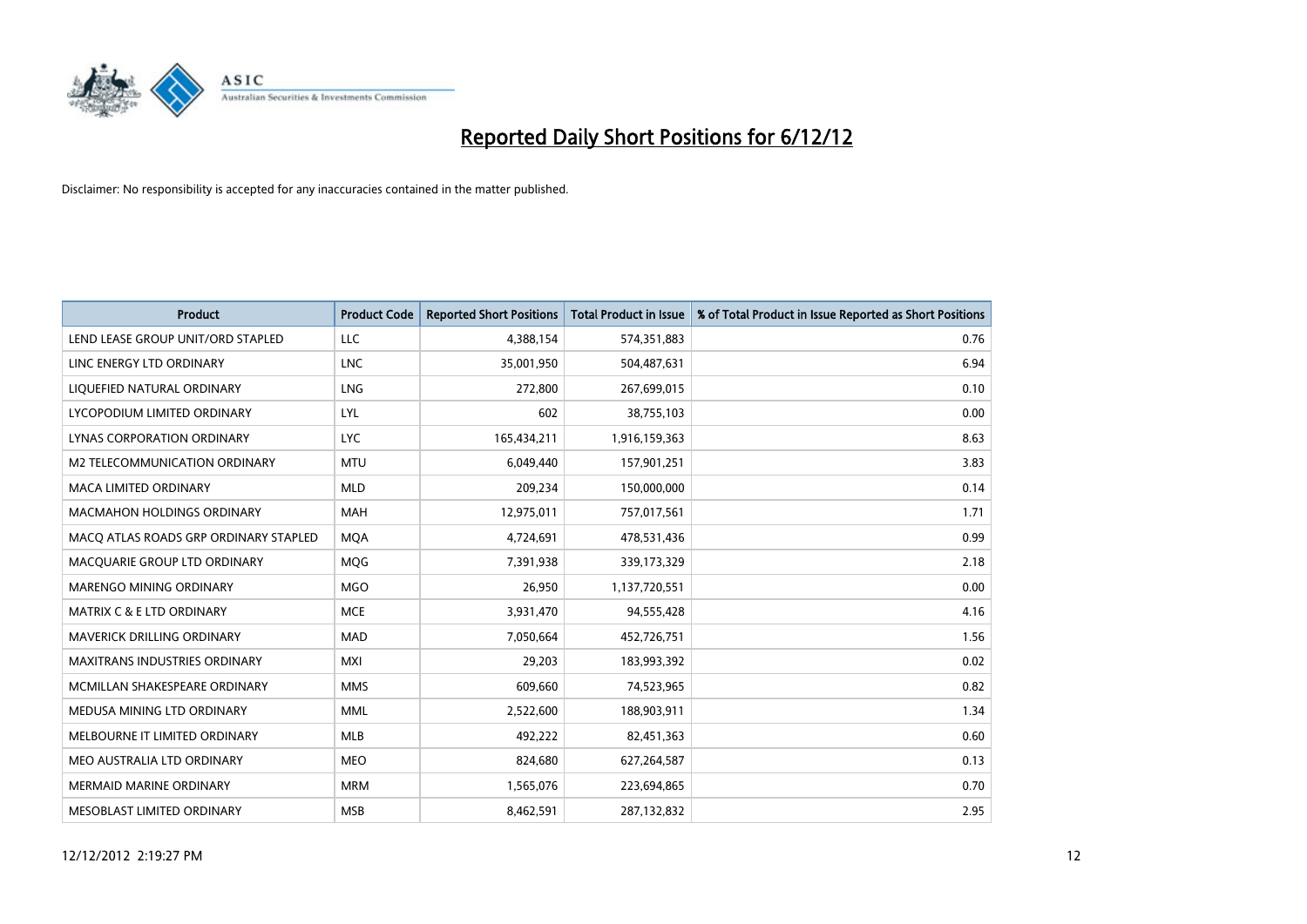

| <b>Product</b>                       | <b>Product Code</b> | <b>Reported Short Positions</b> | <b>Total Product in Issue</b> | % of Total Product in Issue Reported as Short Positions |
|--------------------------------------|---------------------|---------------------------------|-------------------------------|---------------------------------------------------------|
| METALS X LIMITED ORDINARY            | <b>MLX</b>          | 4,702,165                       | 1,651,766,110                 | 0.28                                                    |
| METCASH LIMITED ORDINARY             | <b>MTS</b>          | 84,427,364                      | 880,704,786                   | 9.59                                                    |
| METGASCO LIMITED ORDINARY            | <b>MEL</b>          | 220                             | 445,158,802                   | 0.00                                                    |
| MICLYN EXP OFFSHR ORDINARY           | <b>MIO</b>          | 107,556                         | 278,639,188                   | 0.04                                                    |
| MILTON CORPORATION ORDINARY          | <b>MLT</b>          | 12,800                          | 121,625,655                   | 0.01                                                    |
| MINCOR RESOURCES NL ORDINARY         | <b>MCR</b>          | 2,268,619                       | 188,208,274                   | 1.21                                                    |
| MINEMAKERS LIMITED ORDINARY          | <b>MAK</b>          | 104,576                         | 233,504,006                   | 0.04                                                    |
| MINERAL DEPOSITS ORDINARY            | <b>MDL</b>          | 381,980                         | 83,538,786                    | 0.46                                                    |
| MINERAL RESOURCES. ORDINARY          | <b>MIN</b>          | 5,268,215                       | 185,333,269                   | 2.84                                                    |
| MIRABELA NICKEL LTD ORDINARY         | <b>MBN</b>          | 8,560,691                       | 876,582,736                   | 0.98                                                    |
| MIRVAC GROUP STAPLED SECURITIES      | <b>MGR</b>          | 4,465,746                       | 3,425,587,451                 | 0.13                                                    |
| <b>MOLOPO ENERGY LTD ORDINARY</b>    | <b>MPO</b>          | 765,008                         | 245,849,711                   | 0.31                                                    |
| <b>MONADELPHOUS GROUP ORDINARY</b>   | <b>MND</b>          | 4,948,671                       | 90,663,543                    | 5.46                                                    |
| MORTGAGE CHOICE LTD ORDINARY         | <b>MOC</b>          | 2,290,244                       | 123,431,282                   | 1.86                                                    |
| <b>MOUNT GIBSON IRON ORDINARY</b>    | <b>MGX</b>          | 7,949,286                       | 1,090,584,232                 | 0.73                                                    |
| MULTIPLEX SITES SITES                | <b>MXUPA</b>        | 554                             | 4,500,000                     | 0.01                                                    |
| <b>MURCHISON METALS LTD ORDINARY</b> | <b>MMX</b>          | 6,382,528                       | 450,427,346                   | 1.42                                                    |
| <b>MYER HOLDINGS LTD ORDINARY</b>    | <b>MYR</b>          | 88,918,684                      | 583,384,551                   | 15.24                                                   |
| <b>MYSTATE LIMITED ORDINARY</b>      | <b>MYS</b>          | 19,725                          | 87,117,374                    | 0.02                                                    |
| NATIONAL AUST. BANK ORDINARY         | <b>NAB</b>          | 11,144,372                      | 2,322,079,163                 | 0.48                                                    |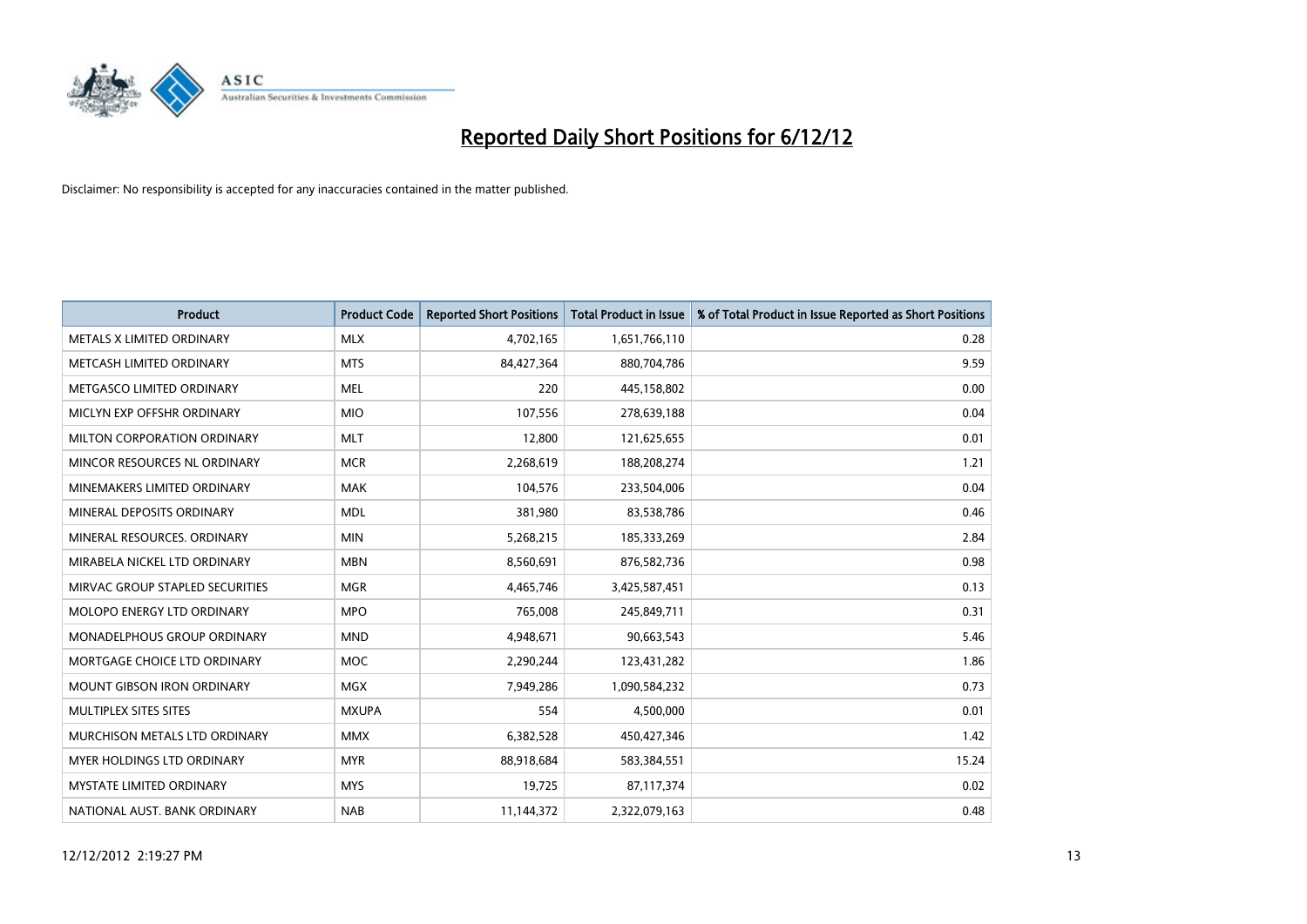

| <b>Product</b>                        | <b>Product Code</b> | <b>Reported Short Positions</b> | <b>Total Product in Issue</b> | % of Total Product in Issue Reported as Short Positions |
|---------------------------------------|---------------------|---------------------------------|-------------------------------|---------------------------------------------------------|
| NAVITAS LIMITED ORDINARY              | <b>NVT</b>          | 12,046,252                      | 375,367,918                   | 3.21                                                    |
| NEON ENERGY LIMITED ORDINARY          | <b>NEN</b>          | 3,306,323                       | 549,582,936                   | 0.60                                                    |
| NEPTUNE MARINE ORDINARY               | <b>NMS</b>          | 60                              | 1,817,862,292                 | 0.00                                                    |
| NEW HOPE CORPORATION ORDINARY         | <b>NHC</b>          | 2,679,897                       | 830,526,815                   | 0.32                                                    |
| NEWCREST MINING ORDINARY              | <b>NCM</b>          | 2,054,409                       | 765,906,839                   | 0.27                                                    |
| NEWS CORP A NON-VOTING CDI            | <b>NWSLV</b>        | 2,313,217                       | 1,538,716,989                 | 0.15                                                    |
| NEWS CORP B VOTING CDI                | <b>NWS</b>          | 1.181.798                       | 798,520,953                   | 0.15                                                    |
| NEWSAT LIMITED ORDINARY               | <b>NWT</b>          | 58,617                          | 233,052,157                   | 0.03                                                    |
| NEXTDC LIMITED ORDINARY               | <b>NXT</b>          | 3,010,906                       | 150,627,388                   | 2.00                                                    |
| NEXUS ENERGY LIMITED ORDINARY         | <b>NXS</b>          | 7,937,197                       | 1,329,821,159                 | 0.60                                                    |
| NIDO PETROLEUM ORDINARY               | <b>NDO</b>          | 105,313                         | 1,390,829,818                 | 0.01                                                    |
| NOBLE MINERAL RES ORDINARY            | <b>NMG</b>          | 3,770,533                       | 660,147,952                   | 0.57                                                    |
| NORFOLK GROUP ORDINARY                | <b>NFK</b>          | 50                              | 158,890,730                   | 0.00                                                    |
| NORTHERN IRON LTD ORDINARY            | <b>NFE</b>          | 3,297,109                       | 493,067,453                   | 0.67                                                    |
| NORTHERN STAR ORDINARY                | <b>NST</b>          | 2,151,753                       | 423,968,168                   | 0.51                                                    |
| NRW HOLDINGS LIMITED ORDINARY         | <b>NWH</b>          | 4,033,718                       | 278,888,011                   | 1.45                                                    |
| NUFARM LIMITED ORDINARY               | <b>NUF</b>          | 5,933,386                       | 262,721,422                   | 2.26                                                    |
| OAKTON LIMITED ORDINARY               | <b>OKN</b>          | 50,000                          | 91,721,874                    | 0.05                                                    |
| OCEANAGOLD CORP. CHESS DEPOSITARY INT | <b>OGC</b>          | 644,746                         | 263,278,752                   | 0.24                                                    |
| OIL SEARCH LTD ORDINARY               | OSH                 | 2,632,405                       | 1,334,756,742                 | 0.20                                                    |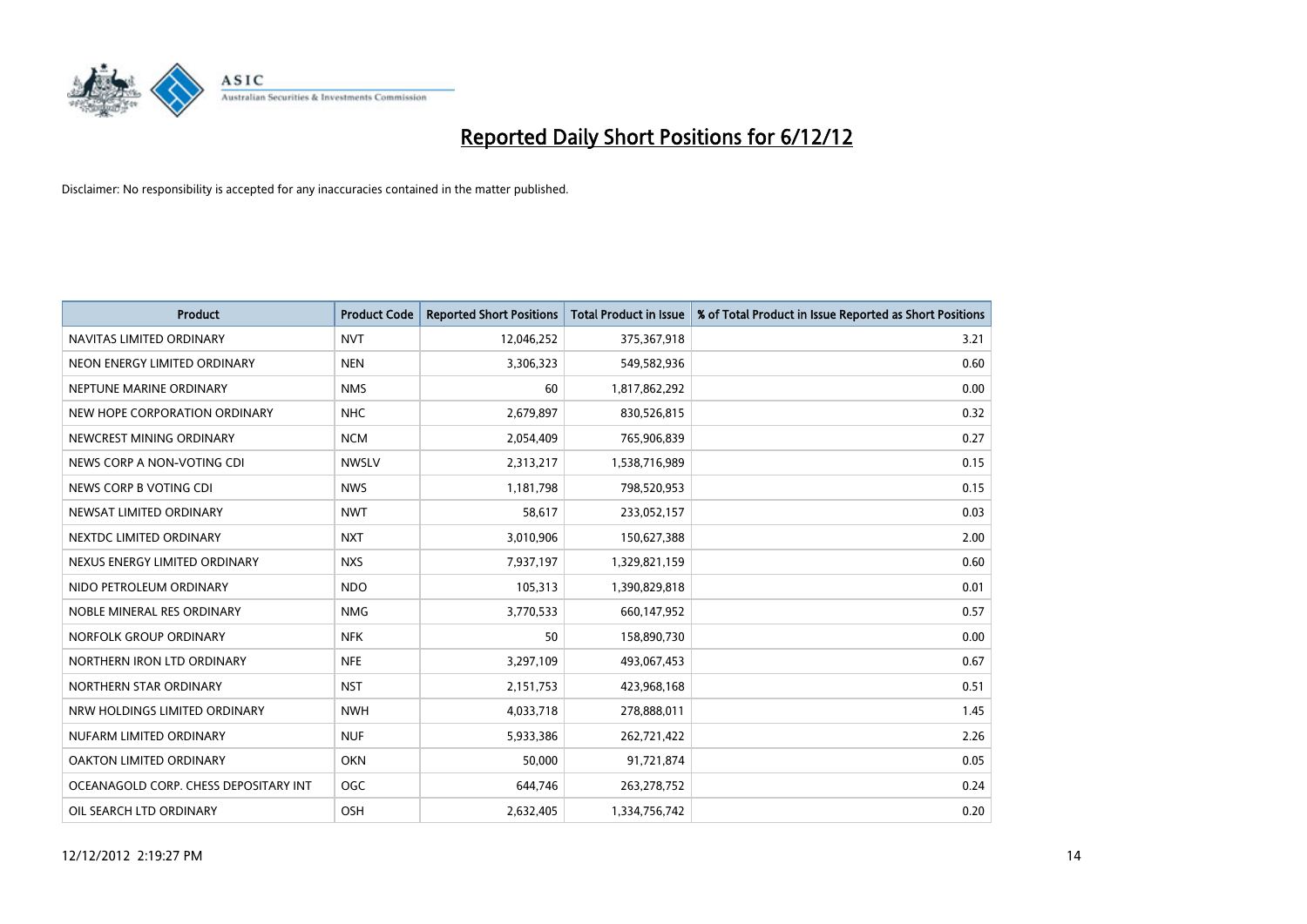

| <b>Product</b>               | <b>Product Code</b> | <b>Reported Short Positions</b> | <b>Total Product in Issue</b> | % of Total Product in Issue Reported as Short Positions |
|------------------------------|---------------------|---------------------------------|-------------------------------|---------------------------------------------------------|
| OM HOLDINGS LIMITED ORDINARY | <b>OMH</b>          | 4,052,412                       | 673,423,337                   | 0.60                                                    |
| ORICA LIMITED ORDINARY       | ORI                 | 2,869,720                       | 365,642,802                   | 0.78                                                    |
| ORIGIN ENERGY ORDINARY       | <b>ORG</b>          | 15,362,108                      | 1,093,672,528                 | 1.40                                                    |
| OROCOBRE LIMITED ORDINARY    | <b>ORE</b>          | 121,332                         | 117,745,138                   | 0.10                                                    |
| OROTONGROUP LIMITED ORDINARY | <b>ORL</b>          | 73,292                          | 40,880,902                    | 0.18                                                    |
| ORPHEUS ENERGY LTD ORDINARY  | <b>OEG</b>          | 67,200                          | 130,475,919                   | 0.05                                                    |
| OZ MINERALS ORDINARY         | OZL                 | 4,918,863                       | 303,470,022                   | 1.62                                                    |
| PACIFIC BRANDS ORDINARY      | <b>PBG</b>          | 8,099,776                       | 912,915,695                   | 0.89                                                    |
| PALADIN ENERGY LTD ORDINARY  | <b>PDN</b>          | 74,223,633                      | 836,825,651                   | 8.87                                                    |
| PANAUST LIMITED ORDINARY     | <b>PNA</b>          | 2,509,996                       | 605,962,322                   | 0.41                                                    |
| PANCONTINENTAL OIL ORDINARY  | <b>PCL</b>          | 233,335                         | 1,150,994,096                 | 0.02                                                    |
| PANORAMIC RESOURCES ORDINARY | PAN                 | 2,275,501                       | 255,681,195                   | 0.89                                                    |
| PAPERLINX LIMITED ORDINARY   | <b>PPX</b>          | 155,124                         | 609,280,761                   | 0.03                                                    |
| PAPILLON RES LTD ORDINARY    | <b>PIR</b>          | 3,050,692                       | 261,863,044                   | 1.16                                                    |
| PATTIES FOODS LTD ORDINARY   | PFL                 | 100,000                         | 139,065,639                   | 0.07                                                    |
| PEET LIMITED ORDINARY        | <b>PPC</b>          | 4,167,088                       | 321,013,141                   | 1.30                                                    |
| PERILYA LIMITED ORDINARY     | PEM                 | 514                             | 769,316,426                   | 0.00                                                    |
| PERPETUAL LIMITED ORDINARY   | <b>PPT</b>          | 2,084,112                       | 41,980,678                    | 4.96                                                    |
| PERSEUS MINING LTD ORDINARY  | PRU                 | 9,843,777                       | 457,962,088                   | 2.15                                                    |
| PHARMAXIS LTD ORDINARY       | <b>PXS</b>          | 7,435,066                       | 308,543,389                   | 2.41                                                    |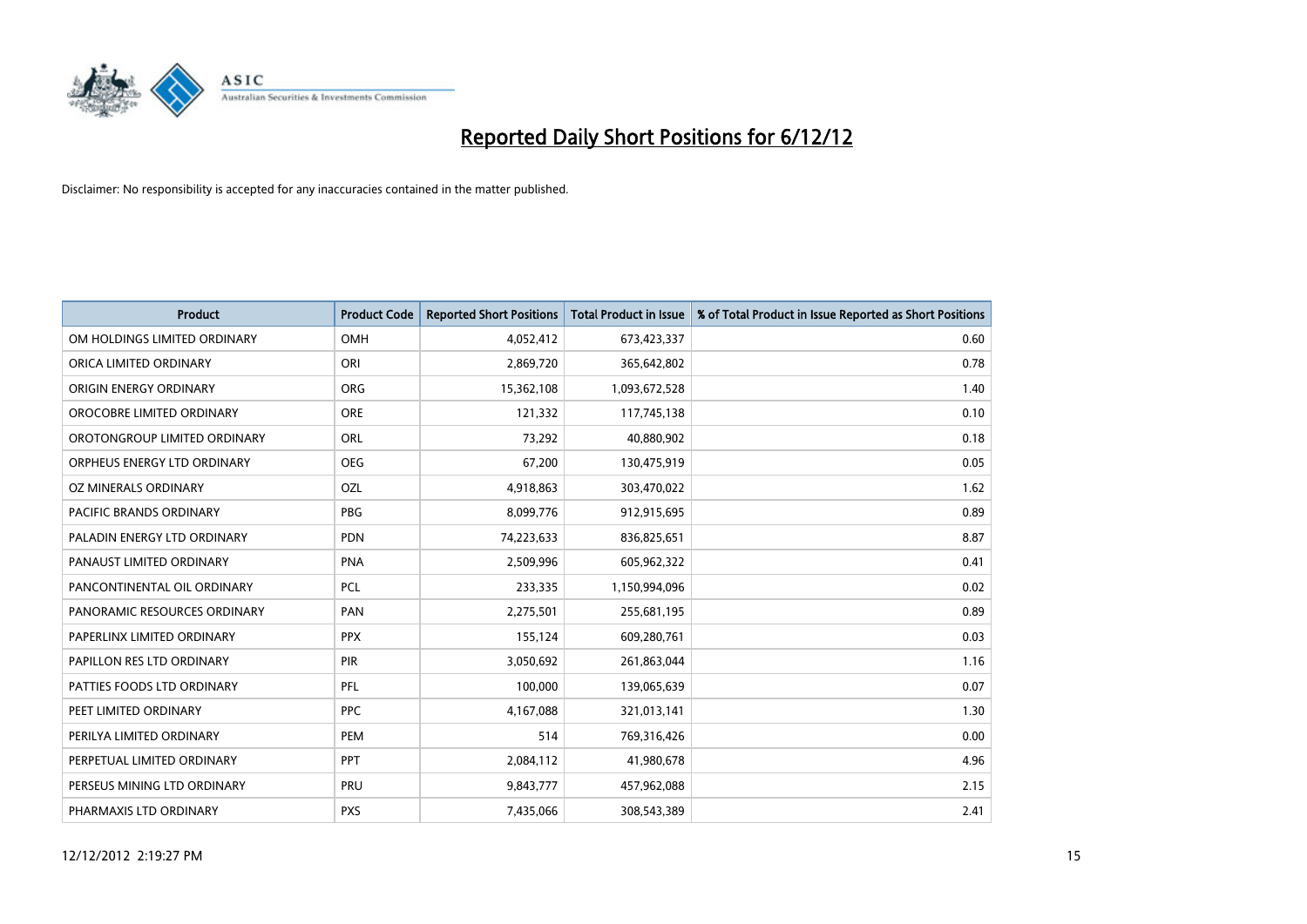

| <b>Product</b>                    | <b>Product Code</b> | <b>Reported Short Positions</b> | <b>Total Product in Issue</b> | % of Total Product in Issue Reported as Short Positions |
|-----------------------------------|---------------------|---------------------------------|-------------------------------|---------------------------------------------------------|
| PLATINUM ASSET ORDINARY           | <b>PTM</b>          | 9,040,324                       | 561,347,878                   | 1.61                                                    |
| PLATINUM AUSTRALIA ORDINARY       | <b>PLA</b>          | 836,127                         | 504,968,043                   | 0.17                                                    |
| PMI GOLD CORP CDI 1:1             | <b>PVM</b>          | 96,483                          | 79,078,033                    | 0.12                                                    |
| PMP LIMITED ORDINARY              | <b>PMP</b>          | 206,142                         | 323,781,124                   | 0.06                                                    |
| PRANA BIOTECHNOLOGY ORDINARY      | PBT                 | 99.000                          | 340,689,928                   | 0.03                                                    |
| PREMIER INVESTMENTS ORDINARY      | <b>PMV</b>          | 949,861                         | 155,260,478                   | 0.61                                                    |
| PRIMA BIOMED LTD ORDINARY         | <b>PRR</b>          | 6,288,810                       | 1,066,063,388                 | 0.59                                                    |
| PRIMARY HEALTH CARE ORDINARY      | PRY                 | 27,428,539                      | 502,983,554                   | 5.45                                                    |
| PRIMEAG AUSTRALIA ORDINARY        | PAG                 | 40,916                          | 266,394,444                   | 0.02                                                    |
| PROGRAMMED ORDINARY               | <b>PRG</b>          | 222,395                         | 118,177,001                   | 0.19                                                    |
| PURA VIDA ENERGY NL ORDINARY      | <b>PVD</b>          | 80,419                          | 59,769,584                    | 0.13                                                    |
| <b>QANTAS AIRWAYS ORDINARY</b>    | QAN                 | 13,065,383                      | 2,265,123,620                 | 0.58                                                    |
| OBE INSURANCE GROUP ORDINARY      | <b>OBE</b>          | 57,865,527                      | 1,196,747,582                 | 4.84                                                    |
| ORXPHARMA LTD ORDINARY            | <b>ORX</b>          | 130.762                         | 144,577,206                   | 0.09                                                    |
| <b>QUBE HOLDINGS LTD ORDINARY</b> | <b>QUB</b>          | 13,037,431                      | 926,489,845                   | 1.41                                                    |
| RAMELIUS RESOURCES ORDINARY       | <b>RMS</b>          | 4,853,640                       | 337,296,949                   | 1.44                                                    |
| RAMSAY HEALTH CARE ORDINARY       | <b>RHC</b>          | 2,621,176                       | 202,081,252                   | 1.30                                                    |
| <b>RCR TOMLINSON ORDINARY</b>     | <b>RCR</b>          | 258,966                         | 132,431,265                   | 0.20                                                    |
| <b>REA GROUP ORDINARY</b>         | <b>REA</b>          | 95,532                          | 131,714,699                   | 0.07                                                    |
| <b>RECKON LIMITED ORDINARY</b>    | <b>RKN</b>          | 451,000                         | 129,488,015                   | 0.35                                                    |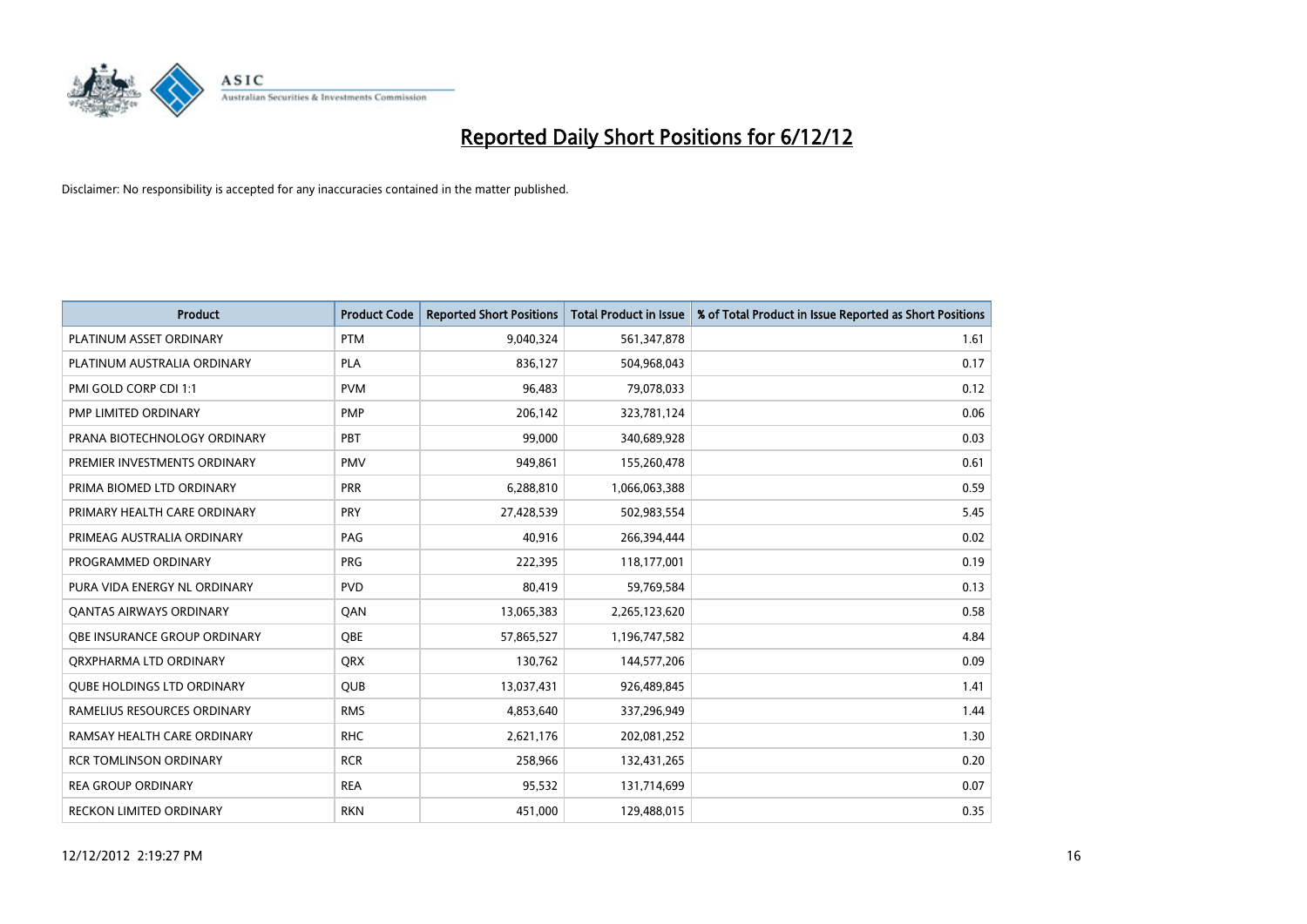

| <b>Product</b>                     | <b>Product Code</b> | <b>Reported Short Positions</b> | <b>Total Product in Issue</b> | % of Total Product in Issue Reported as Short Positions |
|------------------------------------|---------------------|---------------------------------|-------------------------------|---------------------------------------------------------|
| <b>RED 5 LIMITED ORDINARY</b>      | <b>RED</b>          | 1,322,326                       | 135,488,008                   | 0.98                                                    |
| RED FORK ENERGY ORDINARY           | <b>RFE</b>          | 2,280,460                       | 384,951,719                   | 0.59                                                    |
| REDBANK ENERGY LTD ORDINARY        | AEJ                 | 13                              | 786,287                       | 0.00                                                    |
| REDFLEX HOLDINGS ORDINARY          | <b>RDF</b>          | 2,820                           | 110,762,310                   | 0.00                                                    |
| REECE AUSTRALIA LTD. ORDINARY      | <b>REH</b>          | 10,500                          | 99,600,000                    | 0.01                                                    |
| <b>REGIS RESOURCES ORDINARY</b>    | <b>RRL</b>          | 1,166,105                       | 473,943,160                   | 0.25                                                    |
| RESMED INC CDI 10:1                | <b>RMD</b>          | 3,250,256                       | 1,556,242,300                 | 0.21                                                    |
| RESOLUTE MINING ORDINARY           | <b>RSG</b>          | 2,222,332                       | 642,996,890                   | 0.35                                                    |
| RESOURCE GENERATION ORDINARY       | <b>RES</b>          | 173                             | 263,345,652                   | 0.00                                                    |
| RETAIL FOOD GROUP ORDINARY         | <b>RFG</b>          | 149,592                         | 127,696,060                   | 0.12                                                    |
| REVERSE CORP LIMITED ORDINARY      | <b>REF</b>          | 100                             | 92,382,175                    | 0.00                                                    |
| REX MINERALS LIMITED ORDINARY      | <b>RXM</b>          | 2,145,850                       | 188,907,284                   | 1.14                                                    |
| <b>RHG LIMITED ORDINARY</b>        | <b>RHG</b>          | 293,988                         | 308,483,177                   | 0.10                                                    |
| <b>RIALTO ENERGY ORDINARY</b>      | <b>RIA</b>          | 41                              | 672,259,992                   | 0.00                                                    |
| <b>RIDLEY CORPORATION ORDINARY</b> | <b>RIC</b>          | 7,788                           | 307,817,071                   | 0.00                                                    |
| RIO TINTO LIMITED ORDINARY         | <b>RIO</b>          | 8,517,055                       | 435,758,720                   | 1.95                                                    |
| ROC OIL COMPANY ORDINARY           | <b>ROC</b>          | 1,268,278                       | 683,235,552                   | 0.19                                                    |
| RURALCO HOLDINGS ORDINARY          | <b>RHL</b>          | 12,000                          | 55,019,284                    | 0.02                                                    |
| SAI GLOBAL LIMITED ORDINARY        | SAI                 | 7,048,774                       | 206,730,256                   | 3.41                                                    |
| SALMAT LIMITED ORDINARY            | <b>SLM</b>          | 115,886                         | 159,812,799                   | 0.07                                                    |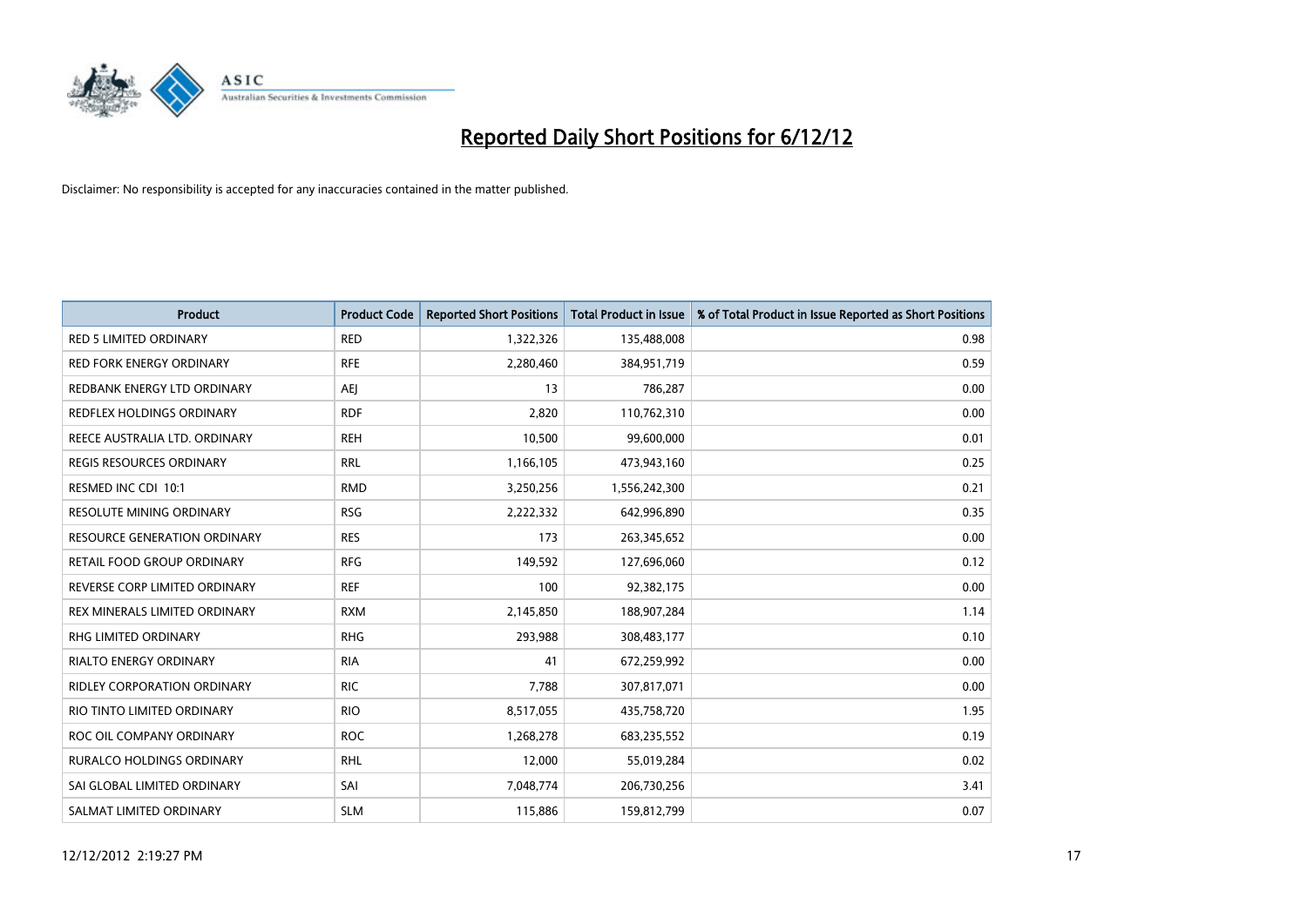

| <b>Product</b>                           | <b>Product Code</b> | <b>Reported Short Positions</b> | <b>Total Product in Issue</b> | % of Total Product in Issue Reported as Short Positions |
|------------------------------------------|---------------------|---------------------------------|-------------------------------|---------------------------------------------------------|
| SAMSON OIL & GAS LTD ORDINARY            | <b>SSN</b>          | 7,443,600                       | 1,836,007,058                 | 0.41                                                    |
| SANDFIRE RESOURCES ORDINARY              | <b>SFR</b>          | 2,266,490                       | 152,724,301                   | 1.48                                                    |
| <b>SANTOS LTD ORDINARY</b>               | <b>STO</b>          | 3,815,290                       | 958,850,753                   | 0.40                                                    |
| SARACEN MINERAL ORDINARY                 | SAR                 | 6,407,898                       | 595,032,306                   | 1.08                                                    |
| SCA PROPERTY GROUP DEFERRED SETTLEMENT   | <b>SCP</b>          | 3,268,613                       | 586,000,000                   | 0.56                                                    |
| SEDGMAN LIMITED ORDINARY                 | <b>SDM</b>          | 1,222,182                       | 217,623,797                   | 0.56                                                    |
| SEEK LIMITED ORDINARY                    | <b>SEK</b>          | 13,297,473                      | 337,101,307                   | 3.94                                                    |
| SENEX ENERGY LIMITED ORDINARY            | <b>SXY</b>          | 2,565,515                       | 1,140,164,837                 | 0.23                                                    |
| SERVCORP LIMITED ORDINARY                | SRV                 | 100                             | 98,432,275                    | 0.00                                                    |
| SERVICE STREAM ORDINARY                  | <b>SSM</b>          | 5,018                           | 283,418,867                   | 0.00                                                    |
| SEVEN GROUP HOLDINGS ORDINARY            | <b>SVW</b>          | 3,058,487                       | 307,410,281                   | 0.99                                                    |
| SEVEN WEST MEDIA LTD ORDINARY            | <b>SWM</b>          | 22,475,936                      | 999,160,872                   | 2.25                                                    |
| SIGMA PHARMACEUTICAL ORDINARY            | <b>SIP</b>          | 6,537,459                       | 1,178,522,899                 | 0.55                                                    |
| SILEX SYSTEMS ORDINARY                   | <b>SLX</b>          | 921,993                         | 170,232,464                   | 0.54                                                    |
| SILVER LAKE RESOURCE ORDINARY            | <b>SLR</b>          | 18,126,545                      | 225,493,476                   | 8.04                                                    |
| SIMS METAL MGMT LTD ORDINARY             | SGM                 | 7,506,404                       | 204,269,939                   | 3.67                                                    |
| SINGAPORE TELECOMM. CHESS DEPOSITARY INT | SGT                 | 3,806,082                       | 138,645,546                   | 2.75                                                    |
| SIRIUS RESOURCES NL ORDINARY             | <b>SIR</b>          | 387,479                         | 191,949,586                   | 0.20                                                    |
| SIRTEX MEDICAL ORDINARY                  | <b>SRX</b>          | 33,223                          | 55,768,136                    | 0.06                                                    |
| SKILLED GROUP LTD ORDINARY               | <b>SKE</b>          | 5,366,037                       | 233,487,276                   | 2.30                                                    |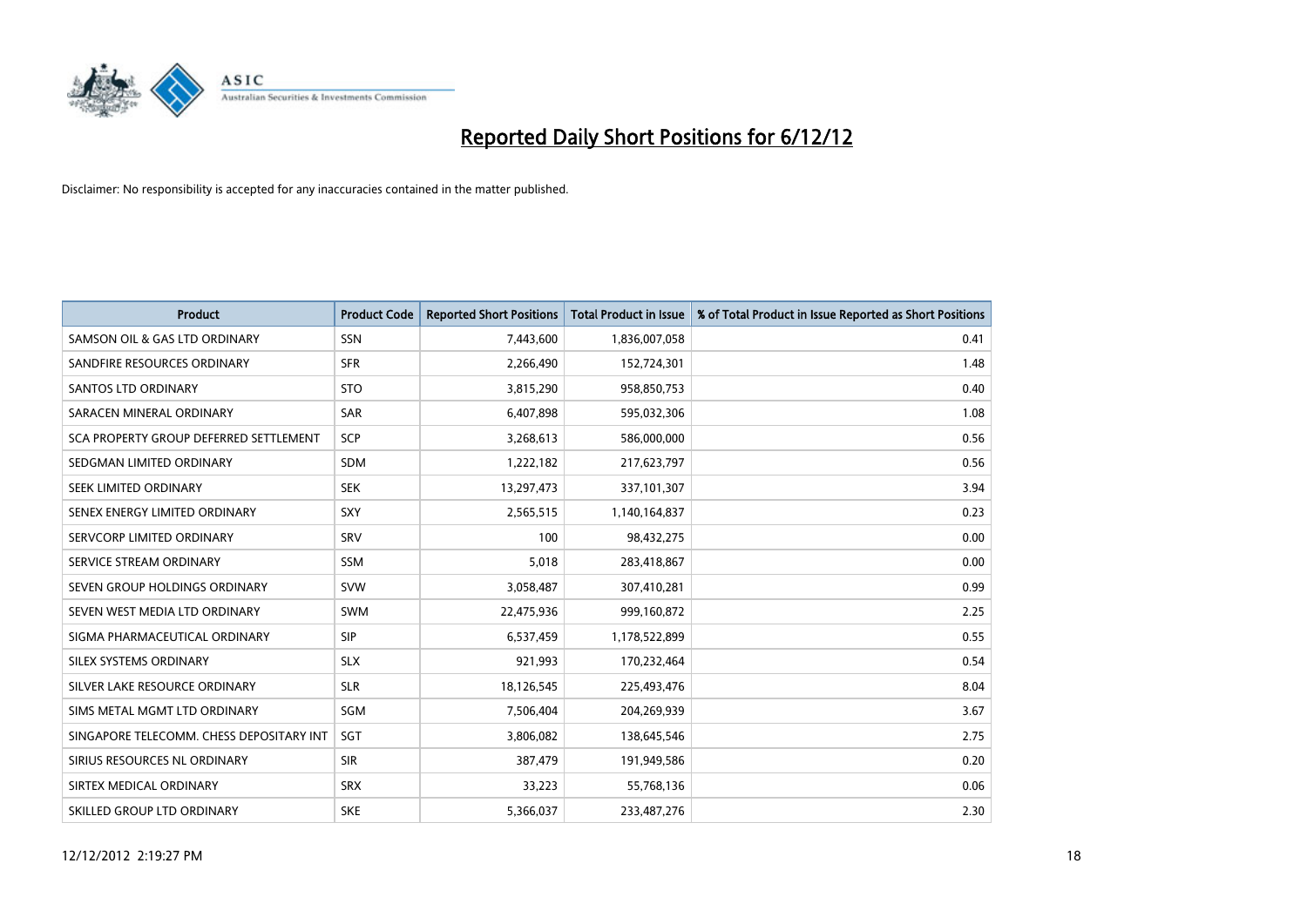

| <b>Product</b>                           | <b>Product Code</b> | <b>Reported Short Positions</b> | <b>Total Product in Issue</b> | % of Total Product in Issue Reported as Short Positions |
|------------------------------------------|---------------------|---------------------------------|-------------------------------|---------------------------------------------------------|
| SKY NETWORK ORDINARY                     | <b>SKT</b>          | 881,001                         | 389,139,785                   | 0.23                                                    |
| SKYCITY ENT GRP LTD ORDINARY             | <b>SKC</b>          | 58,451                          | 576,958,340                   | 0.01                                                    |
| SMS MANAGEMENT, ORDINARY                 | <b>SMX</b>          | 1,289,914                       | 69,378,477                    | 1.86                                                    |
| SONIC HEALTHCARE ORDINARY                | SHL                 | 5,145,812                       | 395,568,681                   | 1.30                                                    |
| SOUL PATTINSON (W.H) ORDINARY            | SOL                 | 36.661                          | 239,395,320                   | 0.02                                                    |
| SOUTH BOULDER MINES ORDINARY             | <b>STB</b>          | 136,195                         | 126,782,826                   | 0.11                                                    |
| SP AUSNET STAPLED SECURITIES             | <b>SPN</b>          | 7,120,295                       | 3,339,620,165                 | 0.21                                                    |
| SPARK INFRASTRUCTURE STAPLED NOTE & UNIT | SKI                 | 36,578,569                      | 1,326,734,264                 | 2.76                                                    |
| SPDR 200 FUND ETF UNITS                  | <b>STW</b>          | 21,797                          | 47,859,567                    | 0.05                                                    |
| SPECIALTY FASHION ORDINARY               | <b>SFH</b>          | 1,655,259                       | 192,236,121                   | 0.86                                                    |
| ST BARBARA LIMITED ORDINARY              | <b>SBM</b>          | 2,598,807                       | 488,074,077                   | 0.53                                                    |
| STANMORE COAL LTD ORDINARY               | <b>SMR</b>          | 32,870                          | 207,527,090                   | 0.02                                                    |
| STARPHARMA HOLDINGS ORDINARY             | SPL                 | 5,476,244                       | 283,640,060                   | 1.93                                                    |
| STHN CROSS MEDIA ORDINARY                | <b>SXL</b>          | 17,984,833                      | 704,858,524                   | 2.55                                                    |
| STOCKLAND UNITS/ORD STAPLED              | SGP                 | 19,340,306                      | 2,202,657,963                 | 0.88                                                    |
| STRAITS RES LTD. ORDINARY                | SRO                 | 640.600                         | 1,164,150,159                 | 0.06                                                    |
| STW COMMUNICATIONS ORDINARY              | SGN                 | 1,677,030                       | 403,828,512                   | 0.42                                                    |
| SUNCORP GROUP LTD ORDINARY               | <b>SUN</b>          | 7,860,769                       | 1,286,600,980                 | 0.61                                                    |
| SUNDANCE ENERGY ORDINARY                 | <b>SEA</b>          | 3,110,850                       | 277,098,474                   | 1.12                                                    |
| SUNDANCE RESOURCES ORDINARY              | <b>SDL</b>          | 13,935,546                      | 3,066,227,034                 | 0.45                                                    |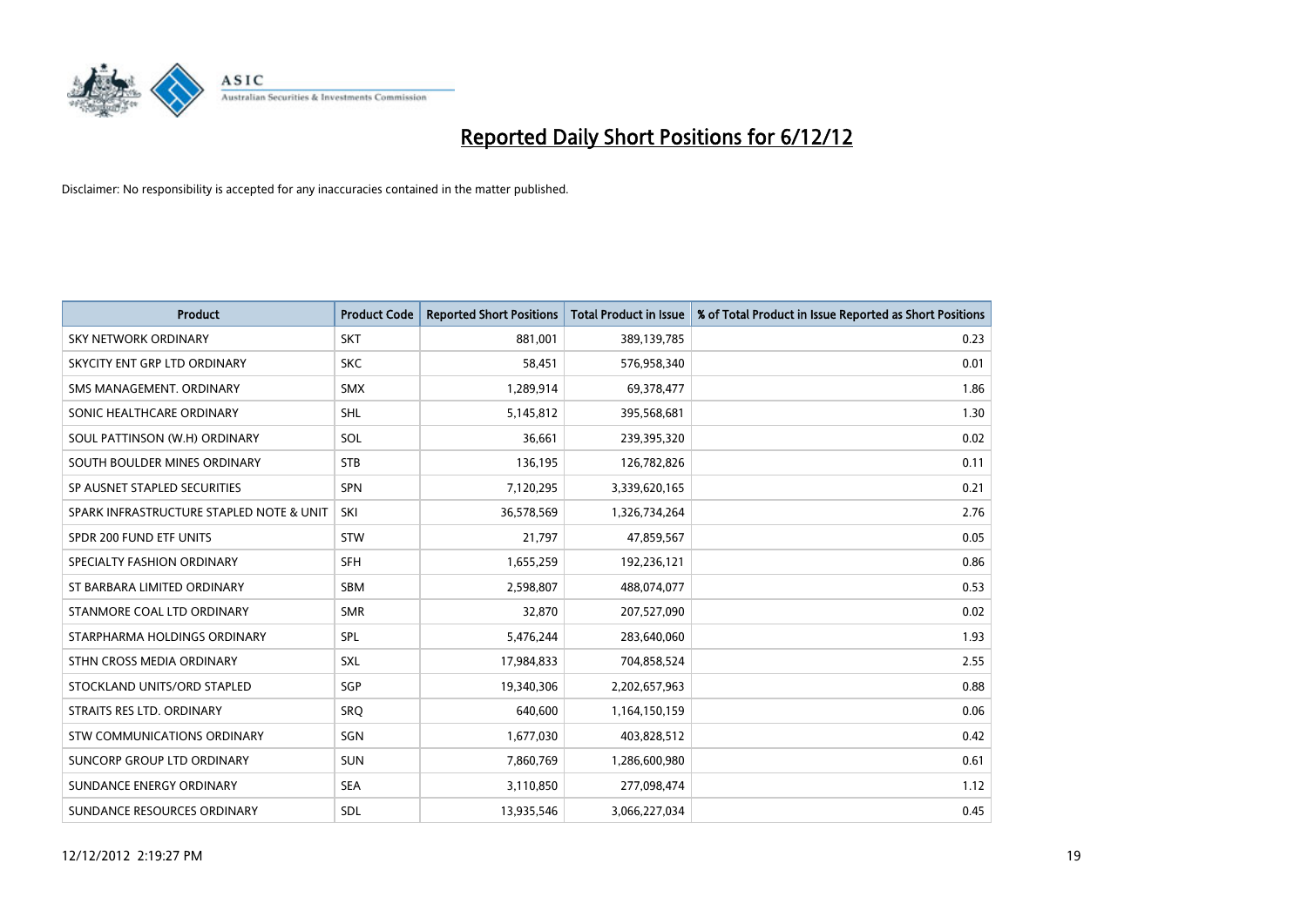

| <b>Product</b>                       | <b>Product Code</b> | <b>Reported Short Positions</b> | <b>Total Product in Issue</b> | % of Total Product in Issue Reported as Short Positions |
|--------------------------------------|---------------------|---------------------------------|-------------------------------|---------------------------------------------------------|
| SUNLAND GROUP LTD ORDINARY           | <b>SDG</b>          | 118,391                         | 191,238,877                   | 0.06                                                    |
| SUPER RET REP LTD ORDINARY           | SUL                 | 642,108                         | 196,382,811                   | 0.33                                                    |
| SYD AIRPORT STAPLED US PROHIBIT.     | <b>SYD</b>          | 10,523,966                      | 1,861,210,782                 | 0.57                                                    |
| SYRAH RESOURCES ORDINARY             | <b>SYR</b>          | 18,735                          | 133,869,590                   | 0.01                                                    |
| TABCORP HOLDINGS LTD ORDINARY        | <b>TAH</b>          | 14,339,777                      | 734,015,737                   | 1.95                                                    |
| TANAMI GOLD NL ORDINARY              | <b>TAM</b>          | 528,139                         | 261,132,677                   | 0.20                                                    |
| TAP OIL LIMITED ORDINARY             | <b>TAP</b>          | 495.503                         | 241,295,311                   | 0.21                                                    |
| TASSAL GROUP LIMITED ORDINARY        | <b>TGR</b>          | 113,136                         | 146,304,404                   | 0.08                                                    |
| TATTS GROUP LTD ORDINARY             | <b>TTS</b>          | 5,175,560                       | 1,385,200,190                 | 0.37                                                    |
| <b>TECHNOLOGY ONE ORDINARY</b>       | <b>TNE</b>          | 4,385                           | 305,675,455                   | 0.00                                                    |
| TELECOM CORPORATION ORDINARY         | <b>TEL</b>          | 14,633,174                      | 1,855,748,099                 | 0.79                                                    |
| <b>TELSTRA CORPORATION, ORDINARY</b> | <b>TLS</b>          | 20,458,289                      | 12,443,074,357                | 0.16                                                    |
| TEN NETWORK HOLDINGS ORDINARY        | <b>TEN</b>          | 112,553,124                     | 1,437,204,873                 | 7.83                                                    |
| TERANGA GOLD CORP CDI 1:1            | <b>TGZ</b>          | 102,778                         | 163,248,235                   | 0.06                                                    |
| TEXON PETROLEUM LTD ORDINARY         | <b>TXN</b>          | 60,615                          | 245,039,848                   | 0.02                                                    |
| TFS CORPORATION LTD ORDINARY         | <b>TFC</b>          |                                 | 279,621,829                   | 0.00                                                    |
| THE REJECT SHOP ORDINARY             | <b>TRS</b>          | 1,651,180                       | 26,092,220                    | 6.33                                                    |
| THORN GROUP LIMITED ORDINARY         | <b>TGA</b>          | 468,121                         | 146,374,703                   | 0.32                                                    |
| <b>TIGER RESOURCES ORDINARY</b>      | <b>TGS</b>          | 3,389,365                       | 673,470,269                   | 0.50                                                    |
| TOLL HOLDINGS LTD ORDINARY           | <b>TOL</b>          | 34,505,607                      | 717,133,875                   | 4.81                                                    |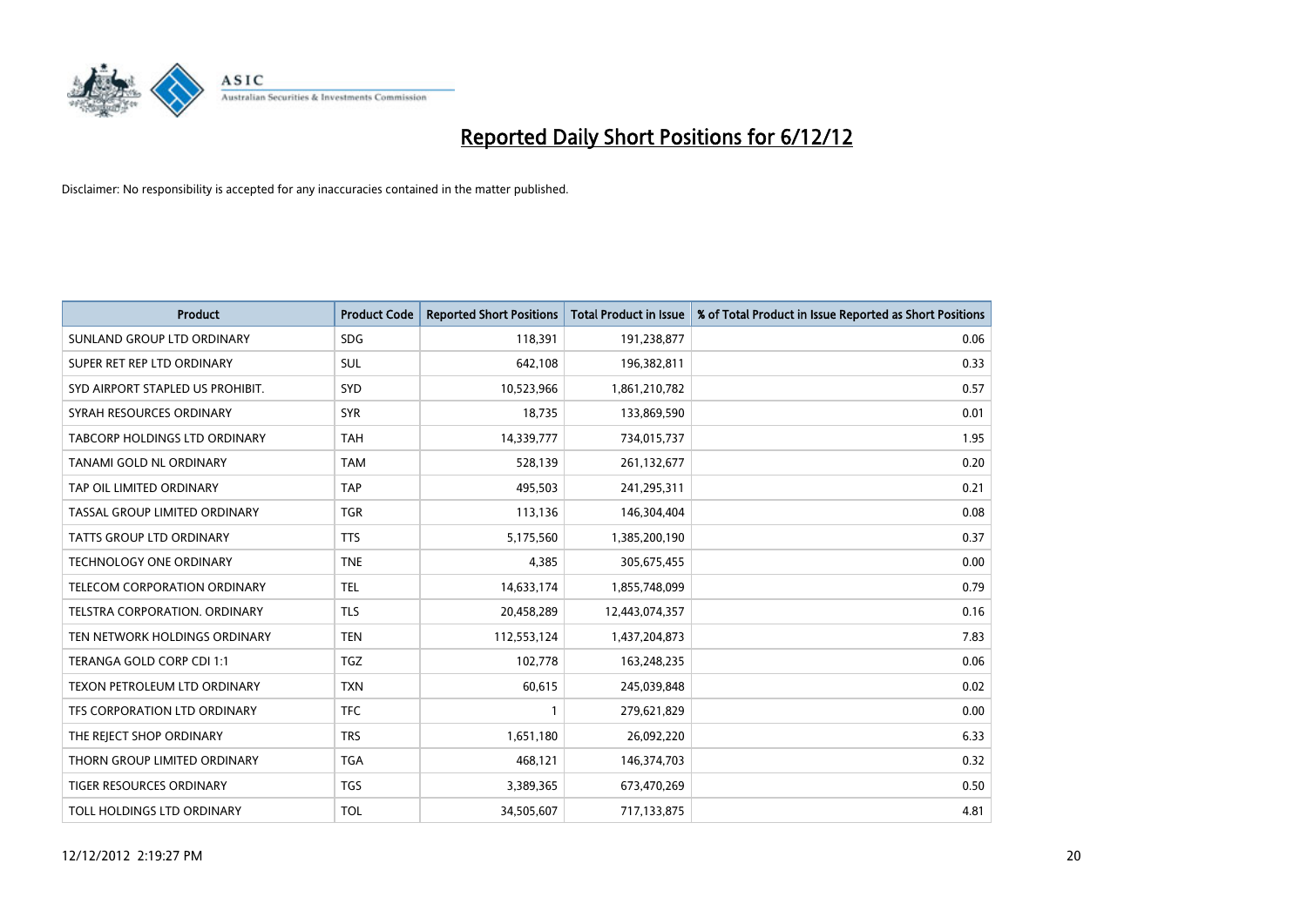

| <b>Product</b>                         | <b>Product Code</b> | <b>Reported Short Positions</b> | <b>Total Product in Issue</b> | % of Total Product in Issue Reported as Short Positions |
|----------------------------------------|---------------------|---------------------------------|-------------------------------|---------------------------------------------------------|
| TOX FREE SOLUTIONS ORDINARY            | <b>TOX</b>          | 571,802                         | 115,989,858                   | 0.49                                                    |
| TPG TELECOM LIMITED ORDINARY           | <b>TPM</b>          | 2,938,881                       | 793,808,141                   | 0.37                                                    |
| <b>TRADE ME GROUP ORDINARY</b>         | <b>TME</b>          | 40,213                          | 396,017,568                   | 0.01                                                    |
| TRANSFIELD SERVICES ORDINARY           | <b>TSE</b>          | 7,457,899                       | 512,457,716                   | 1.46                                                    |
| TRANSPACIFIC INDUST, ORDINARY          | <b>TPI</b>          | 2,836,621                       | 1,578,556,067                 | 0.18                                                    |
| TRANSURBAN GROUP TRIPLE STAPLED SEC.   | <b>TCL</b>          | 7,744,401                       | 1,461,665,097                 | 0.53                                                    |
| TREASURY WINE ESTATE ORDINARY          | <b>TWE</b>          | 18,839,844                      | 647,227,144                   | 2.91                                                    |
| TROY RESOURCES LTD ORDINARY            | <b>TRY</b>          | 10,700                          | 91,318,649                    | 0.01                                                    |
| <b>UGL LIMITED ORDINARY</b>            | UGL                 | 7,239,732                       | 166,315,038                   | 4.35                                                    |
| UXC LIMITED ORDINARY                   | <b>UXC</b>          | 1,440,510                       | 308,056,885                   | 0.47                                                    |
| <b>VENTURE MINERALS ORDINARY</b>       | <b>VMS</b>          | 331,274                         | 287,320,170                   | 0.12                                                    |
| <b>VIRGIN AUS HLDG LTD ORDINARY</b>    | <b>VAH</b>          | 38,139,876                      | 2,455,775,111                 | 1.55                                                    |
| VITERRA INC CDI 1:1                    | <b>VTA</b>          | 10                              | 68,629,939                    | 0.00                                                    |
| <b>VOCUS COMMS LTD ORDINARY</b>        | <b>VOC</b>          | 74,107                          | 77,111,341                    | 0.10                                                    |
| <b>WATPAC LIMITED ORDINARY</b>         | <b>WTP</b>          | 8,701                           | 184,332,526                   | 0.00                                                    |
| <b>WDS LIMITED ORDINARY</b>            | <b>WDS</b>          | 7                               | 144,740,614                   | 0.00                                                    |
| WEBIET LIMITED ORDINARY                | <b>WEB</b>          | 373,093                         | 71,065,929                    | 0.52                                                    |
| <b>WESFARMERS LIMITED ORDINARY</b>     | <b>WES</b>          | 26,319,571                      | 1,006,645,953                 | 2.61                                                    |
| WESFARMERS LIMITED PARTIALLY PROTECTED | <b>WESN</b>         | 1,216,595                       | 150,547,645                   | 0.81                                                    |
| WESTERN AREAS NL ORDINARY              | <b>WSA</b>          | 13,079,716                      | 179,735,899                   | 7.28                                                    |